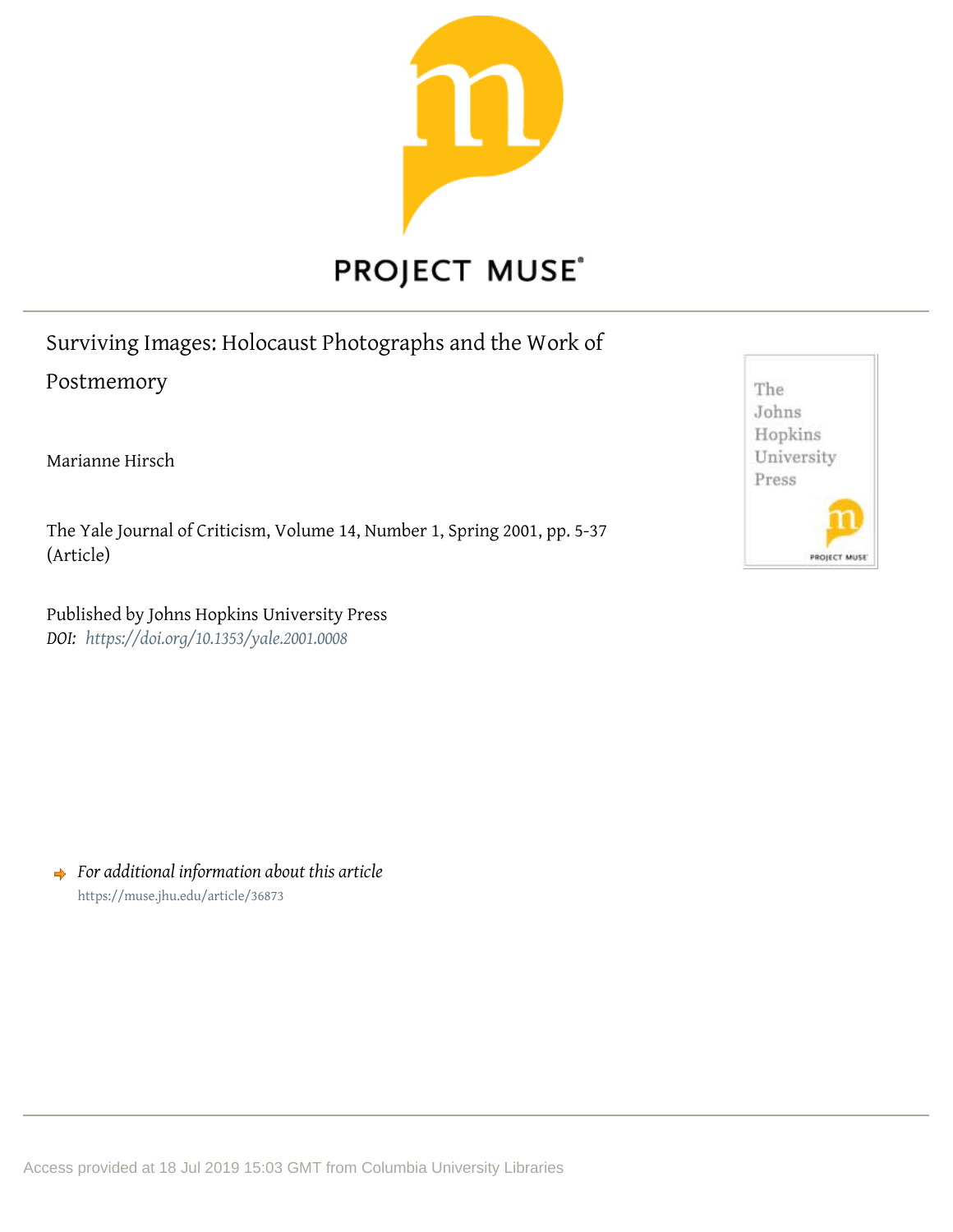# Surviving Images: Holocaust Photographs and the Work of Postmemory

#### *I. Rupture*

"One's first encounter with the photographic inventory of ultimate horror is a kind of revelation, the prototypically modern revelation: a negative epiphany. For me, it was photographs of Bergen-Belsen and Dachau that I came across by chance in a bookstore in Santa Monica in July 1945. Nothing I have seen—in photographs or in real life ever cut me as sharply, deeply, instantaneously. Indeed, it seems plausible to me to divide my life into two parts, before I saw those photographs (I was twelve) and after, though it was several years before I understood fully what they were about.What good was served by seeing them? They were only photographs—of an event I had scarcely heard of and could do nothing to affect, of suffering I could hardly imagine and could do nothing to relieve. When I looked at those photographs, something broke. Some limit had been reached, and not only that of horror; I felt irrevocably grieved, wounded, but a part of my feelings started to tighten; something went dead, something is still crying."1

"I made a thorough search of my father's desk. I opened every pad and every box in every drawer. . . . In the right bottom drawer I found gray cardboard boxes. There were black and white photographs of dead bodies in them. In several photographs hundreds of bony corpses were piled on top of one another in bony heaps. I had never seen a dead body,not even in a photograph....This is what death looked like.

\*

Not every body in the photographs was dead. People were standing up, but they didn't look human.Their bones stuck out too much.You could see the sockets where one bone connected to the next. Some were naked, some wore striped pajamas that fell off their bones. One man tried to smile. His face was more frightening than the expressionless faces—he was reaching for life, but it was too late. . . .'U.S. army' and a series of numbers was stamped on the back of each photograph.

My mother told me that the photographs were taken by Mr. Newman. He was a photographer for the Army when they liberated the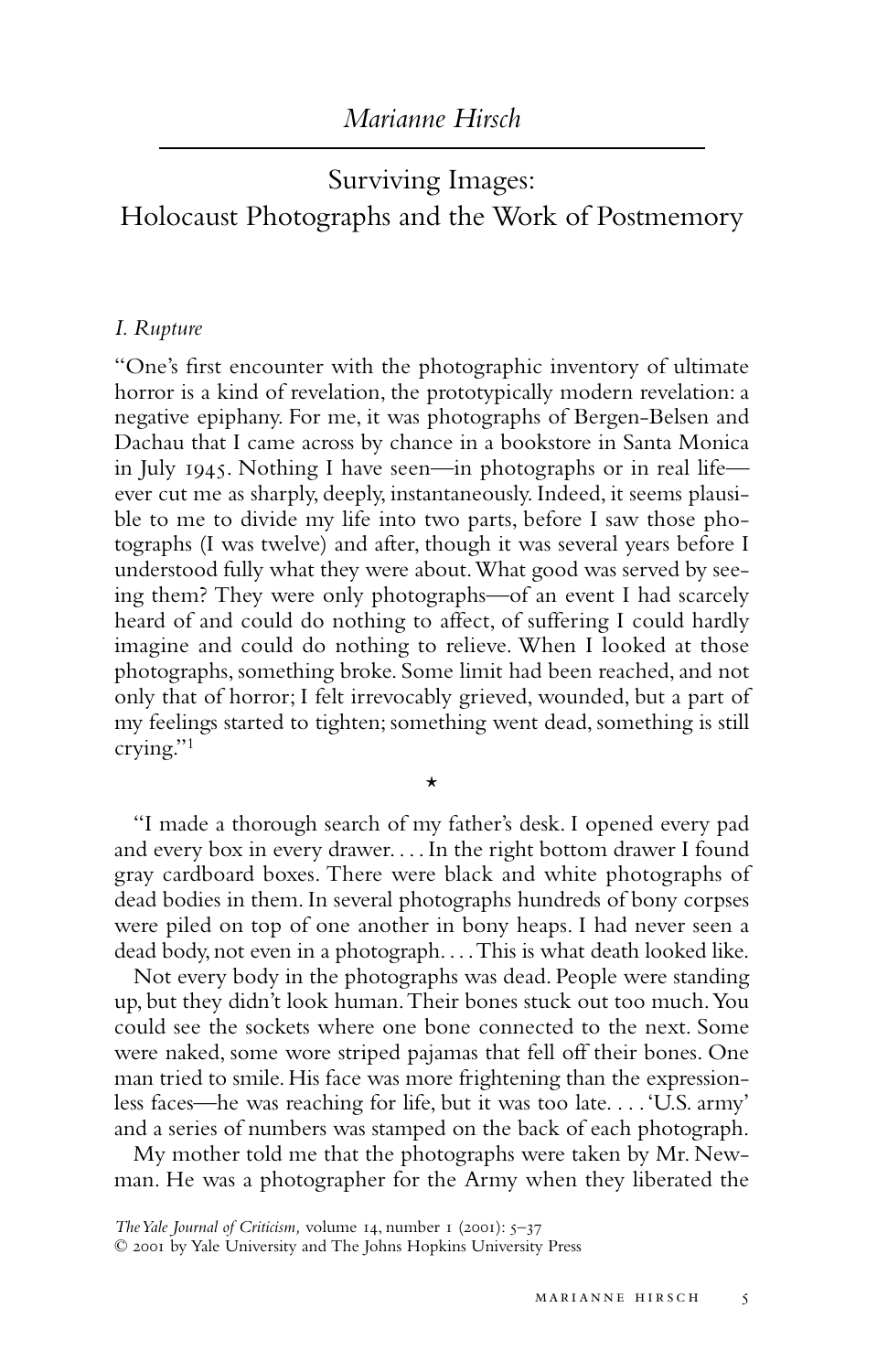concentration camps at the end of the war. His photographs were evidence at Nuremberg for what the Nazis did.

I took the photos to class to show the other third-graders what had happened in the camps. My mother had gone through the photos to remove the ones she thought were too upsetting, but I wanted to take all of them, especially the upsetting ones. . . . I believed my friends had no right to live without knowing about these pictures, how could they look so pleased when they were so ignorant. None of them knew what I know, I thought. I hated them for it."2

\*

Two encounters, one described by Susan Sontag in 1973 in On Photography, the other by Alice Kaplan in *French Lessons* in 1993, twenty years later. Sontag was twelve in 1945 when she first saw those pictures, Kaplan was in third grade, eight or nine, in 1962 when she found them, in the desk of her father who had been a prosecutor at Nuremberg and who had recently died of heart failure.

Both of these encounters with what Sontag calls "the photographic inventory of ultimate horror" occurred in childhood. Although one of these writers is a contemporary of the Holocaust and the other a member of the second generation, both encounters are marked by the same rupture, the same child realization of death, inconceivable violence, incomprehensible evil.The same sense that the world will never again be whole; that "something broke." In both texts, the descriptions of these encounters are carefully dated and situated: they serve to position the authorial subject in a generational space defined by its visual culture, one in which images such as those found in the privacy of the desk drawer or even the public space of the bookstore are the mark of a limit of what can and should be seen. Although these two generations share the same visual landscape and live in it with the same sense of shock, that shock has different effects for witnesses and survivors than it does for their children and grandchildren.

Thus, if Sontag describes this radical interruption through seeing, it is only to show how easily we can become inured to its visual impact: "Photographs shock insofar as they show something novel. . . . Once one has seen such images, one has started down the road of seeing more—and more. Images transfix. Images anesthetize. . . . At the time of the first photographs of the Nazi camps, there was nothing banal about these images. After thirty years, a saturation point may have been reached"  $(2I)$ .

We do not have to look at the images Sontag and Kaplan describe. Now, after fifty years, they have become all too familiar. The saturation point that "may have been reached" for Sontag 25 year ago has certainly been surpassed by now, causing many commentators on the representation and memorialization of the Holocaust to express seri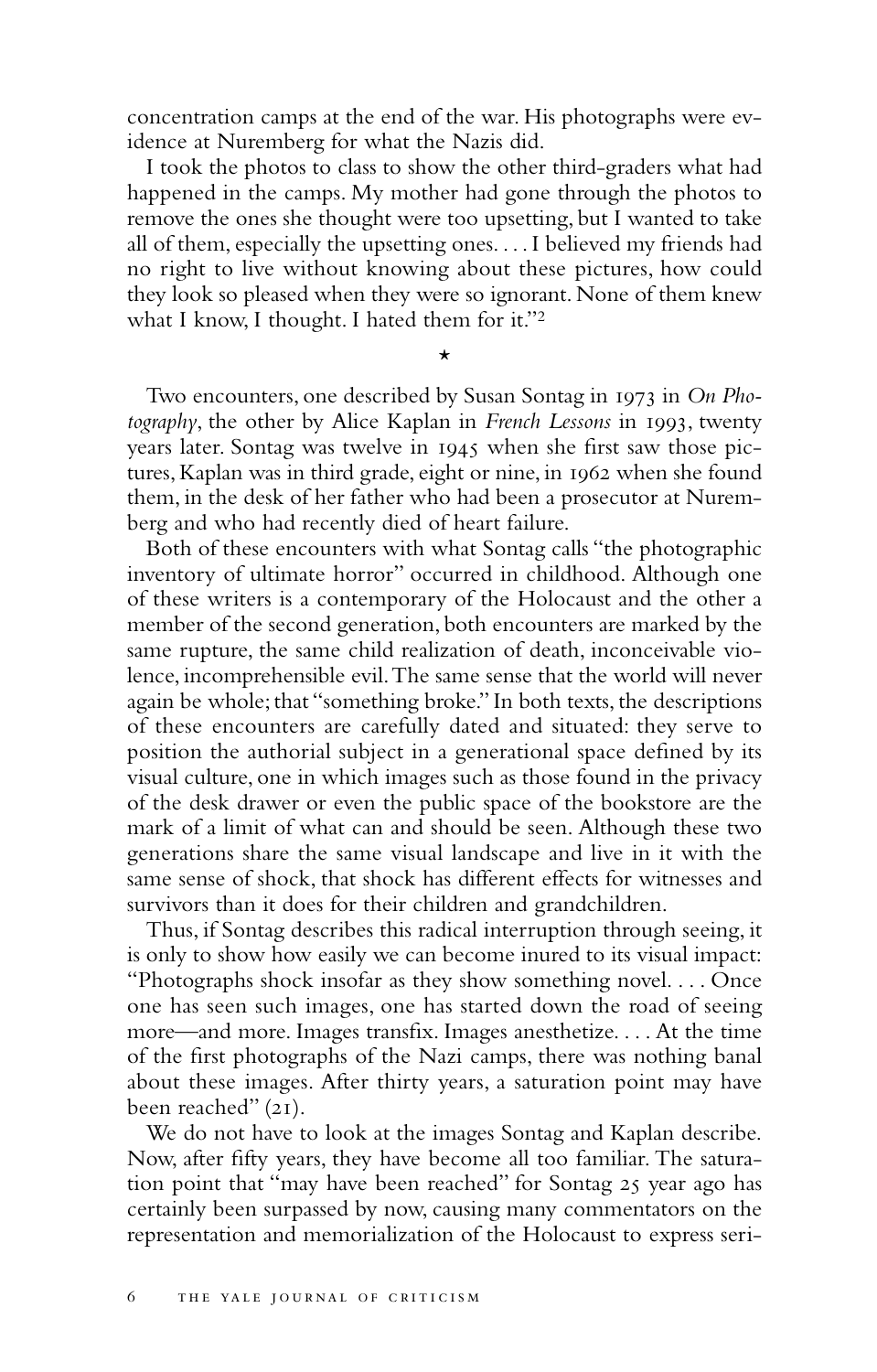ous concerns and warnings."Is our capacity for sympathy finite and soon exhausted?" worries Geoffrey Hartman in *The Longest Shadow.* The surfeit of violent imagery that constitutes our present visual landscape, he insists, has desensitized us to horror, evacuating the capacity for the shocked child vision of Sontag or Kaplan. Hartman fears that we will try to go ever further, surpassing all representational limits, to "seek to 'cut' ourselves, like psychotics who ascertain in this way that they exist."3 And in a recent extensive study of Holocaust atrocity photos taken by the liberating armies, Barbie Zelizer worries that through this surfeit of imagery we are, as her title indicates,"remembering to forget," that the photographs have become no more than decontextualized memory cues, energized by an already coded memory, no longer the vehicles that can themselves energize memory.4

Hartman and Zelizer voice a fear that that has become pervasive among scholars and writers concerned about the transmission of Holocaust memory. And yet what we find in the contemporary scholarly and popular representation and memorialization of the Holocaust is not the multiplication and escalation of imagery that Hartman's fear might lead us to expect, but a striking repetition of the same very few images, used over and over again iconically and emblematically to signal this event.

This despite the fact that the Holocaust is one of the visually bestdocumented events in the history of an era marked by a plenitude of visual documentation. The Nazis were masterful at recording visually their own rise to power as well as the atrocities they committed, immortalizing both victims and perpetators.<sup>5</sup> Guards often officially photographed inmates at the time of their imprisonment and recorded their destruction. Even individual soldiers frequently traveled with cameras and documented the ghettos and camps in which they served. At the liberation, the Allies photographed and filmed the opening of the camps; postwar interrogations and trials were meticulously filmed as well. It is ironic that although the Nazis intended to exterminate not only all Jews but also their entire culture, down to the very records and documents of their existence, they should themselves have been so anxious to add images to those that would, nevertheless, survive the death of their subjects.

Very few of these images were taken by victims: the astounding clandestine photographs Mendel Grossman succeeded in taking in the Lodz ghetto, hiding the negatives which were found after his death, are a rare exception, as are the blurred, virtually unrecognizable, photos of burnings and executions taken by members of the resistance in Auschwitz, and also the images of the Warsaw ghetto taken at his own risk by the German anti-Nazi photographer Joe Heydecker. The images of perpetrators, resisters, and victims together yield an enormous archive of diverse representations, many of which appeared frequently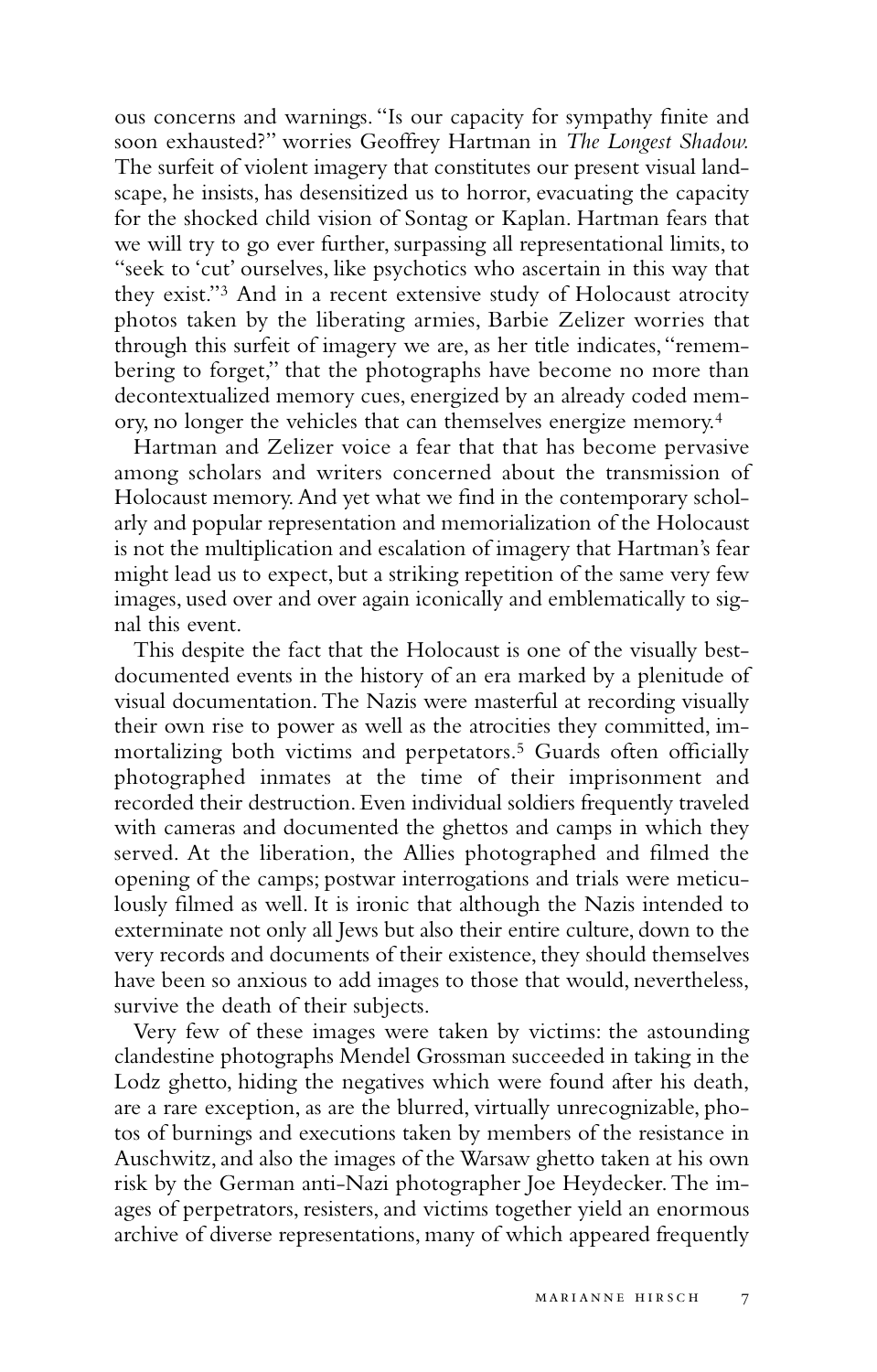in the two decades after the war, in Alain Resnais' important 1956 film *Night and Fog* which is largely composed of this gruesome archival material, and in Gerhard Schönberger's 1960 volume *The Yellow Star*.<sup>6</sup> As new archives and museums open, more imagery has become available, and yet, as the historian Sybil Milton has written: "Although more than two million photos exist in the public archives of more than twenty nations, the quality, scope and content of the images reproduced in scholarly and popular literature has been very repetitive."7 The repetition of the same few images has disturbingly brought with it their radical decontextualization from their original context of production and reception.8 Why, with so much imagery available from the time, has the visual landscape of the Holocaust and thus our opportunity for historical understanding been so radically delimited?

In what follows I try to understand this repetition from the vantage point of a historical and generational moment that is fully cognizant of the mediated and media-driven scene of representation that shapes both knowledge and memory of the Holocaust. If these images, in their obsessive repetition, delimit our available archive of trauma, can they enable a responsible and ethical discourse in its aftermath? How can we read them? Do they act like clichés, empty signifiers that distance and protect us us from the event?<sup>9</sup> Or, on the contrary, does their repetition in itself retraumatize, making distant viewers into surrogate victims who, having seen the images so often, have adopted them into their own narratives and memories, and have thus become all the more vulnerable to their effects? If they cut and wound, do they enable memory, mourning, and working through?10 Or is their repetition an effect of melancholic replay, appropriative identification?

In my study and teaching of Holocaust representation, I have found this repetition puzzling and disturbing. Yet, I have also found that in different contexts the effects of this repetition are different, ranging across all of the possibilities I have just named. It is certainly important to study the specific contextual use of these images. What I attempt here, however, is a more general reading that locates repetition itself in a specifically generational response to memory and trauma, in what I call *postmemory*—the response of the second generation to the trauma of the first. Postmemory offers us a model for reading both the striking fact of repetition, and the particular canonized images themselves. I will argue that for us in the second generation, cognizant that our memory consists not of events but of representations, repetition does not have the effect of desensitizing us to horror, or shielding us from shock, thus demanding an endless escalation of disturbing imagery, as the first generation might fear. On the contrary, compulsive and traumatic repetition connects the second generation to the first, *producing* rather than *screening* the effect of trauma that was lived so much more directly *as compulsive repetition* by survivors and contem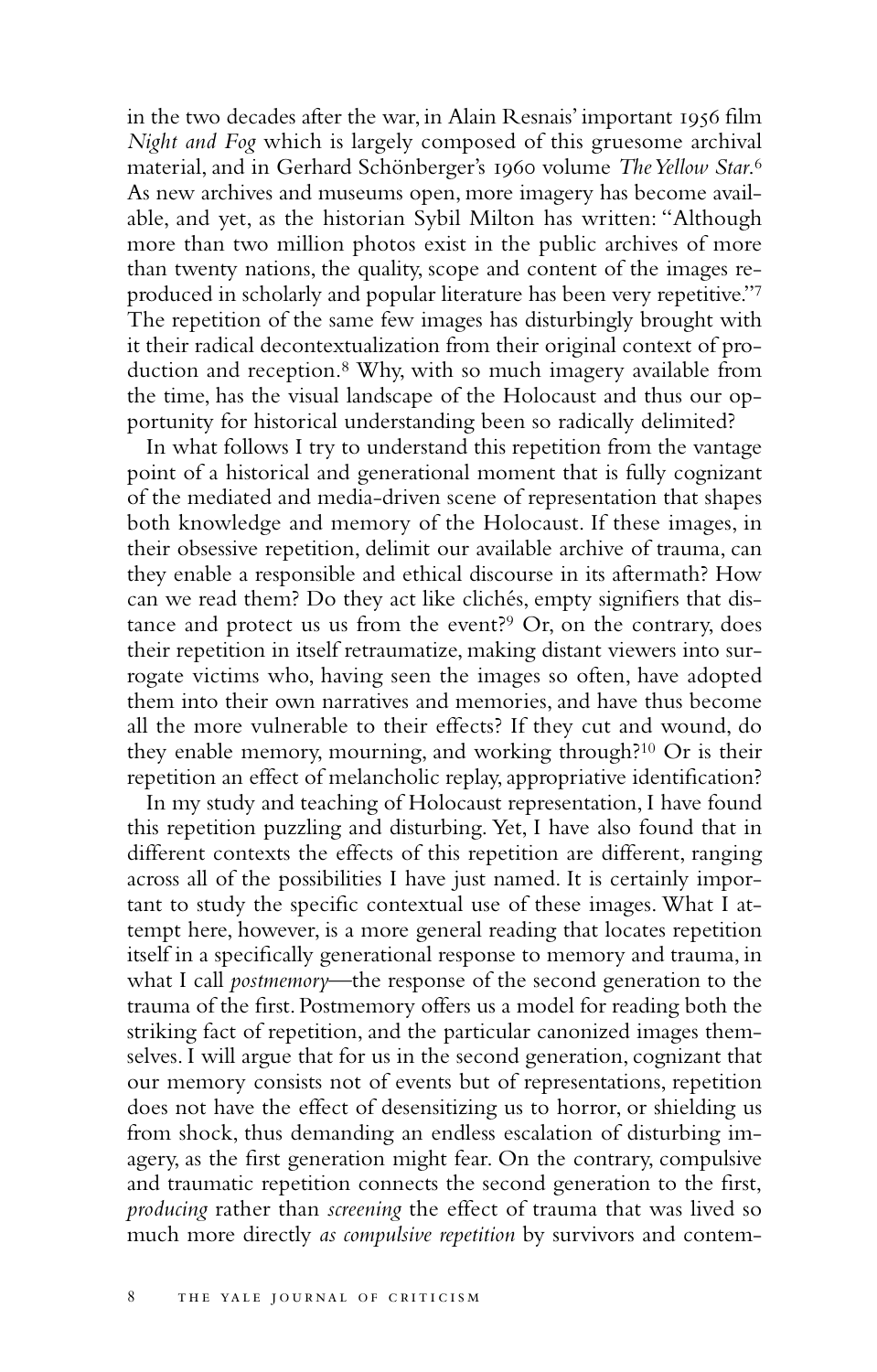porary witnesses. Thus, I would suggest that while the reduction of the archive of images and their endless repetition might seem problematic in the abstract, the postmemorial generation—in displacing and recontextualizing these well-known images in their artistic work—has been able to make repetition not an instrument of fixity or paralysis or simple retraumatization (as it often is for survivors of trauma), but a *mostly* helpful vehicle of working through a traumatic past.11

### *II. Postmemory*

Postmemory most specifically describes the relationship of children of survivors of cultural or collective trauma to the experiences of their parents, experiences that they "remember" only as the narratives and images with which they grew up, but that are so powerful, so monumental, as to constitute memories in their own right. I first came to this notion in reading Art Spiegelman's representations of his parents' story of survival in *Maus*.12 The original three-page "Maus," published in *Funny Animals* in 1972, begins with a cartoon redrawing of the famous Margaret Bourke-White photograph of liberated prisoners in Buchenwald.The photo corners at the edges clearly indicate not only the double mediation of this image but also its inscription into the family photo album. The small arrow marked "Poppa" pointing to one of the prisoners in the back row shows, moreover, the son's inability to imagine his own father's past other than by way of repeatedly circulated and already iconic cultural images, images that have become part of his own consciousness and his family album.<sup>13</sup> (See figures 1 and  $2.$ )

The term "postmemory" is meant to convey its temporal and qualitative difference from survivor memory, its secondary, or second-generation memory quality, its basis in displacement, its vicariousness and belatedness. Postmemory is a powerful form of memory precisely because its connection to its object or source is mediated not through recollection but through representation, projection, and creation—often based on silence rather than speech, on the invisible rather than the visible.That is not, of course, to say that survivor memory itself is unmediated, but that it is more directly—chronologically—connected to the past.

The work of postmemory defines the familial inheritance and transmission of cultural trauma. The children of victims, survivors, witnesses, or perpetrators have different experiences of postmemory, even though they share the familial ties that facilitate intergenerational identification. Still, this form of remembrance need not be restricted to the family, or even to a group that shares an ethnic or national identity marking: through particular forms of identification, adoption, and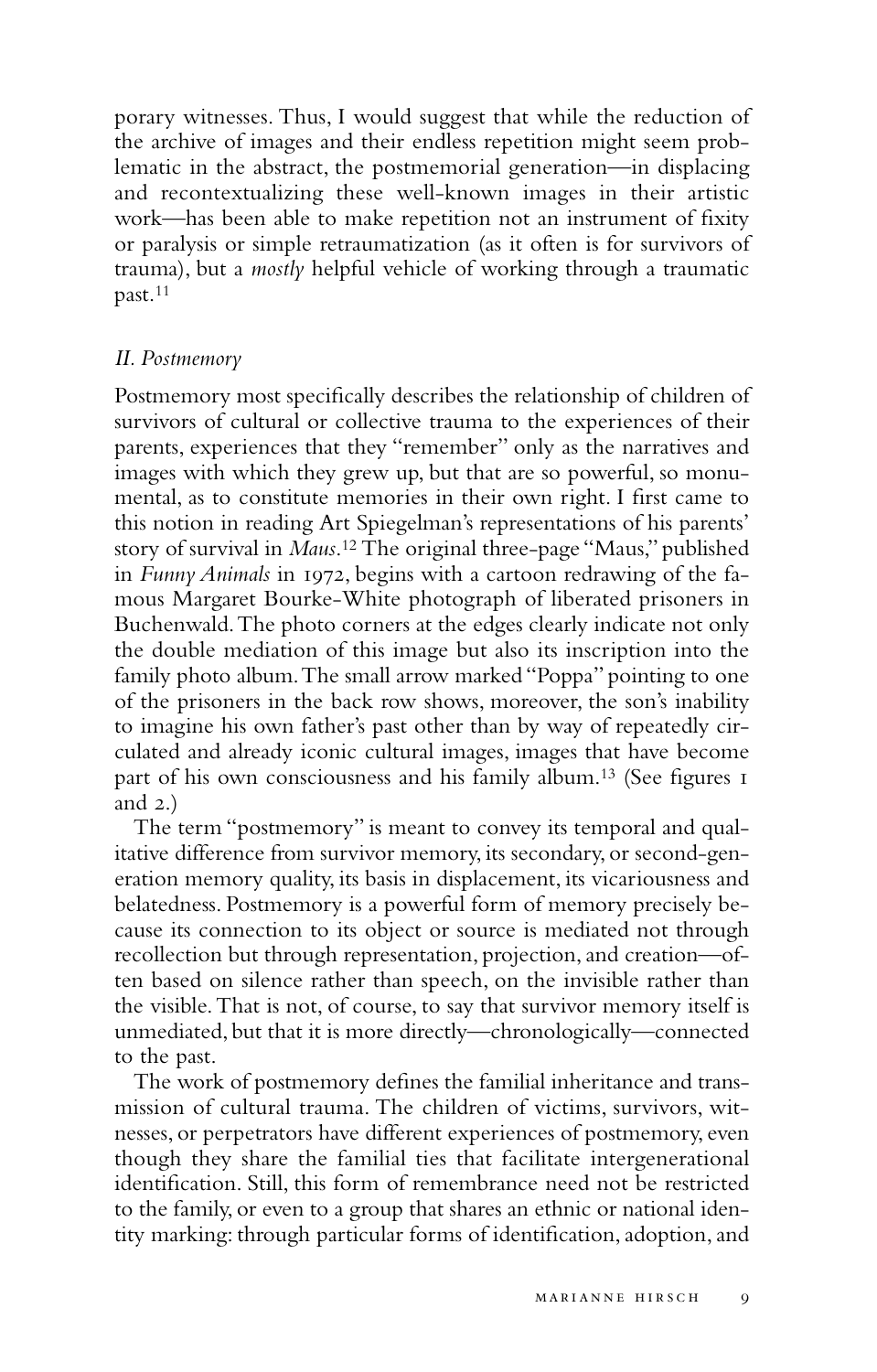

Figure . Buchenwald, April . Margaret Bourke-White, *Life Magazine* c. Time, Inc.

projection, it can be more broadly available. When Art Spiegelman represents the young Artie as identifying the prisoner in the photograph as "Poppa," he sees the anonymous image through the lens of his own familial drama. But the young Alice, the child of a witness, needs to show the images to her class so that others will know what she knows and so that they can reconstitute their identities accordingly:"my friends had no right to live without knowing about these pictures, how could they look so pleased when they were so ignorant."Thus, although familial inheritance offers the clearest model for it, postmemory need not be *strictly* an identity position. Instead, I prefer to see it as an intersubjective transgenerational space of remembrance, linked specifically to cultural or collective trauma. It is defined through an identification with the victim or witness of trauma, modulated by the unbridgeable distance that separates the participant from the one born after. Geoffrey Hartman has written about "witnesses by adoption" and I like the connection to and enlargement of family that this term implies. Postmemory thus would be *retrospective witnessing by adoption*. It is a question of adopting the traumatic experiences—and thus also the memories—of others as experiences one might oneself have had, and of inscribing them into one's own life story. It is a question, more specifically, of an *ethical* relation to the oppressed or persecuted other for which postmemory can serve as a model: as I can "remember" my parents' memories, I can also "remember" the suffering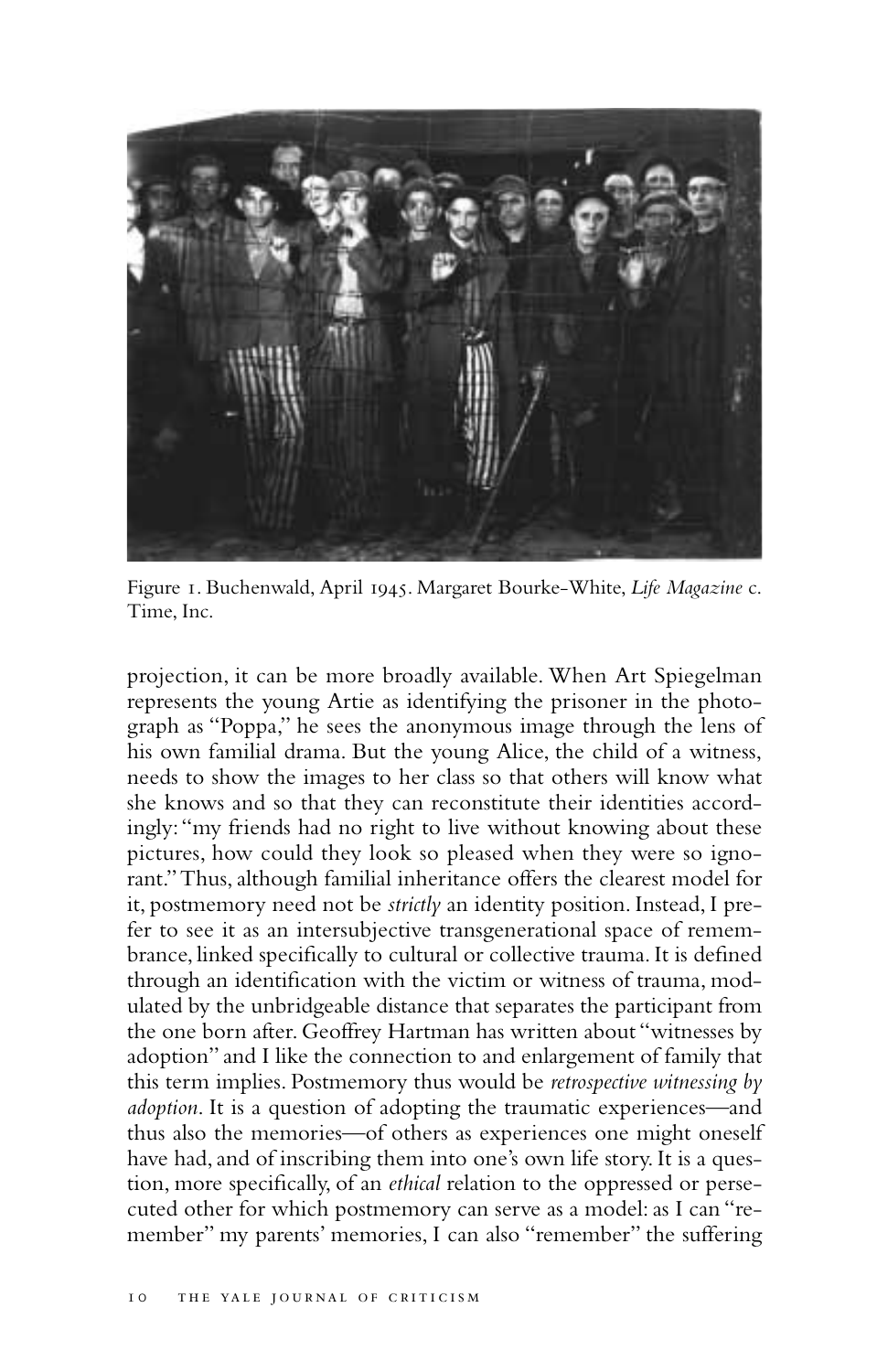

Figure 2. The First Maus, courtesy of Art Spiegelman

of others. These lines of relation and identification need to be theorized more closely, however—how the familial and intergenerational identification with one's parents can extend to the identification among individuals of different generations and circumstances and also perhaps to other, less proximate groups. And how, more important, identification can resist appropriation and incorporation, resist annihilating the distance between self and other, the otherness of the other.14

Nor do I want to restrict the notion of postmemory to the remembrance of the Holocaust, or to privilege the Holocaust as a unique or limit experience beyond all others: the Holocaust is the space where I am drawn into the discussion. Although it might be generalizable to other contexts, however, the specificity of the Holocaust as an exemplary site of postmemory deserves notice and comment; it is due to more than my own autobiographical connection to it. I am speaking of a historical, generational moment—hence postmemory's connection to the postmodern with its many posts—a cul-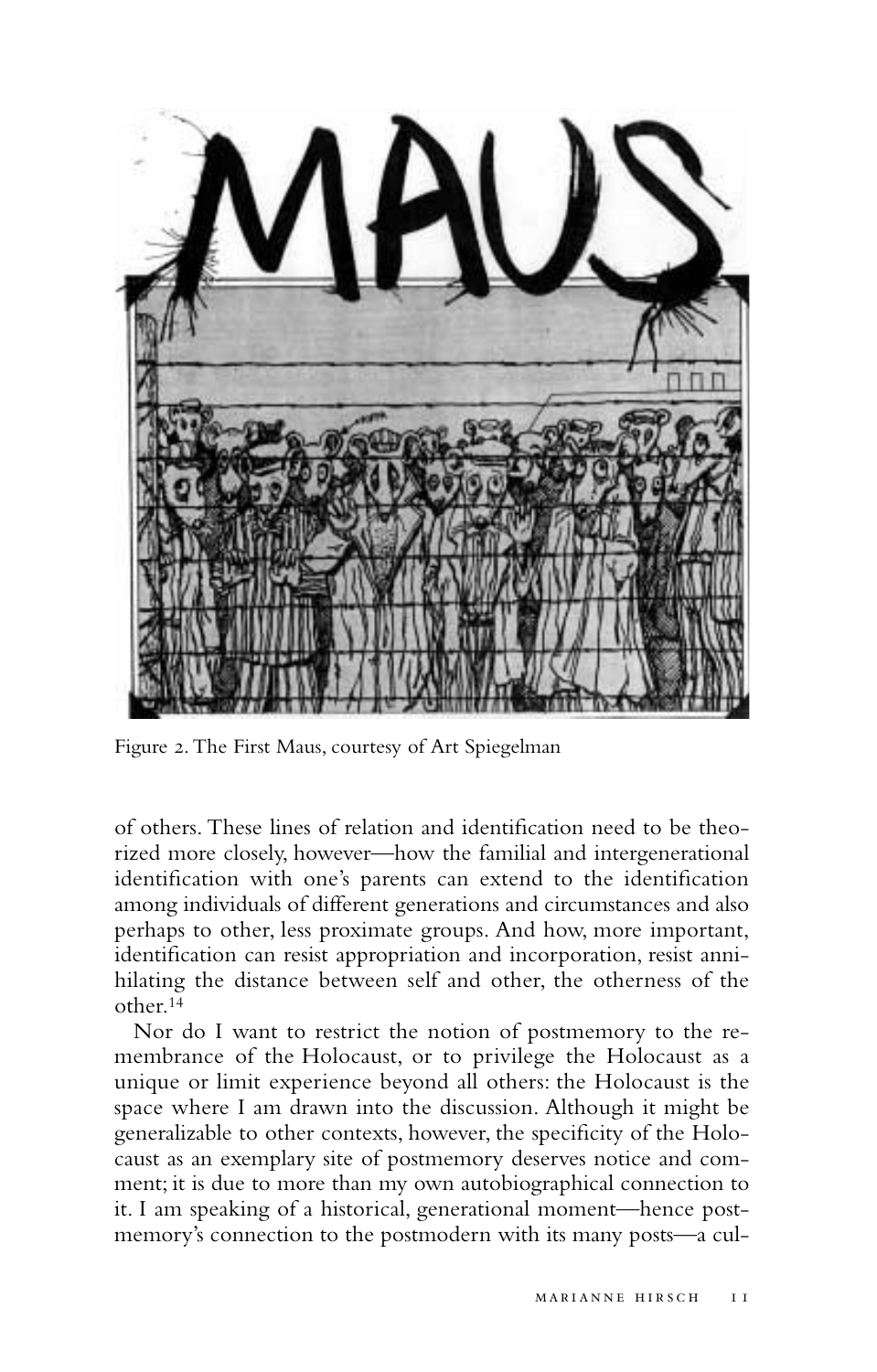tural and intellectual moment that is shaped by the traumas of the first half of the twentieth century and that understands its own fundamentally mediated relationship to this painful history, even while considering it as absolutely determinative.<sup>15</sup>

Thus postmemory characterizes the experience of those who, like me, have grown up dominated by narratives that preceded their birth, whose own belated stories are displaced by the powerful stories of the previous generation, shaped by monumental traumatic events that resist understanding and integration. It describes as well the relationship of the second generation to the experiences of the first—their curiosity and desire, as well as their ambivalences about wanting to own their parents' knowledge. Alice Kaplan's relentless search through her father's desk drawers, her exposure of the images he carefully saved, and her insistence that her classmates must join her in the act of looking at what her father saw, illustrate the act of postmemory. Her description clarifies the textual nature of postmemory—its reliance on images, stories, and documents passed down from one generation to the next.

The notion of postmemory derives from the recognition of the belated nature of traumatic memory itself. If indeed one of the signs of trauma is its delayed recognition, if trauma is recognizable only through its after-effects, then it is not surprising that it is transmitted across generations. Perhaps it is *only* in subsequent generations that trauma can be witnessed and worked through, by those who were not there to live it but who received its effects, belatedly, through the narratives, actions and symptoms of the previous generation. Cathy Caruth suggests that trauma is an encounter with another, an act of telling and listening, a listening to another's wound, recognizable in its intersubjective relation.16 Trauma may also be a way of seeing through another's eyes, of remembering another's memories through the experience of their effects. Caruth makes space for this elaboration when she cites, as an epigraph, the following quote from Michael Herr's *Dispatches*: "It took the war to teach it, that you were as responsible for everything you saw as you were for everything you did.The problem was that you didn't always know what you were seeing until later, maybe years later, that a lot of it never made it in at all, it just stayed stored there in your eyes" (cited in *Unclaimed Experience*, 10). My reading of Holocaust images attempts to explore the implications of Herr's notion of visual response and responsibility as it is reconceived by the artists and writers of the postmemorial generation.

The repeated images of the Holocaust need to be read from within the discourse of trauma, not for what they reveal but for how they reveal it, or fail to do so: thus they can be seen as *figures* for memory and forgetting. They are part of an intergenerational effort at reconstitution and repair that Robert Jay Lifton describes on an individual level: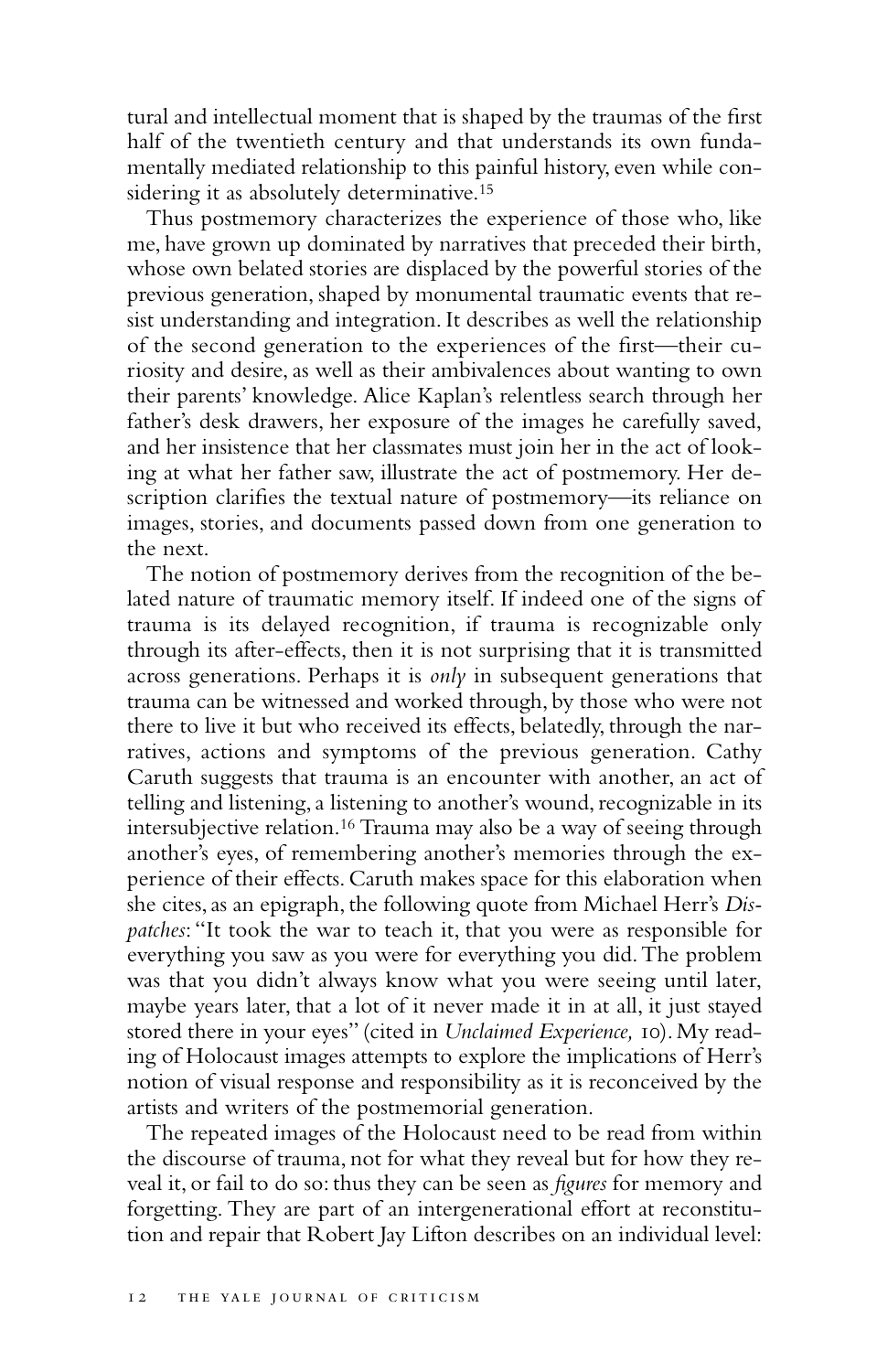"In the case of severe trauma we can say that there has been an important break in the lifeline that can leave one permanently engaged in either repair or the acquisition of new twine. And here we come to the survivor's overall task, that of formulation, evolving new inner forms that include the traumatic event."17 As much as for the generations following the Shoah, as for survivors, the work of postmemory is such a work of "formulation" and attempted repair. The repetitive visual landscape we construct and reconstruct in our postmemorial generation is a central aspect of that work. To understand it, we must begin by reading the images themselves.18

# *III. Traces*

Ida Fink's short story "Traces," from her 1987 collection *A Scrap of Time,* stages a conversation between a survivor and some unnamed "they" who use a photograph to ask her questions about the liquidation of the ghetto in which she was interned.19

Yes, of course she recognizes it. Why shouldn't she? That was their last ghetto.

The photograph, a copy of a clumsy amateur snapshot, is blurred. There's a lot of white in it, that's snow. The picture was taken in February. The snow is high, piled up in deep drifts. In the foreground are traces of footprints, along the edges, two rows of wooden stalls. That is all.

As the woman tries to tell what she remembers, her narrative is arrested, time and again, by the details she can make out in the photo:

"That's the ghetto," she says again, bending over the photograph. Her voice sounds amazed.

. . . she reaches for the photograph, raises it to her nearsighted eyes, looks at it for a long time, and says, "You can still see traces of footprints." And a moment later, "That's very strange."...

"I wonder who photographed it? And when? Probably right afterwards: the footprints are clear here, but when they shot them in the afternoon it was snowing again."

The people are gone—their footprints remain. Very strange.

This image in Fink's story is a kind of metapicture illustrating the complicated issues that are raised in the seemingly simple attempt to use a photograph as an instrument of historical evidence, or even, simply, as a memory cue for the witness. I'd like to use this fictional photograph to explore *the privileged status of photography as a medium of postmemory*. What does Fink gain for her story by adding this fictional photograph to the witness's narrative?

Art historians and semioticians have discussed the photograph as a *trace*. The notion of trace, or index, describes a material, physical, and thus extremely potent connection between image and referent. In Charles Sanders Peirce's tripartite definition of the sign—symbol, icon and index—the photograph is defined as an index based on a rela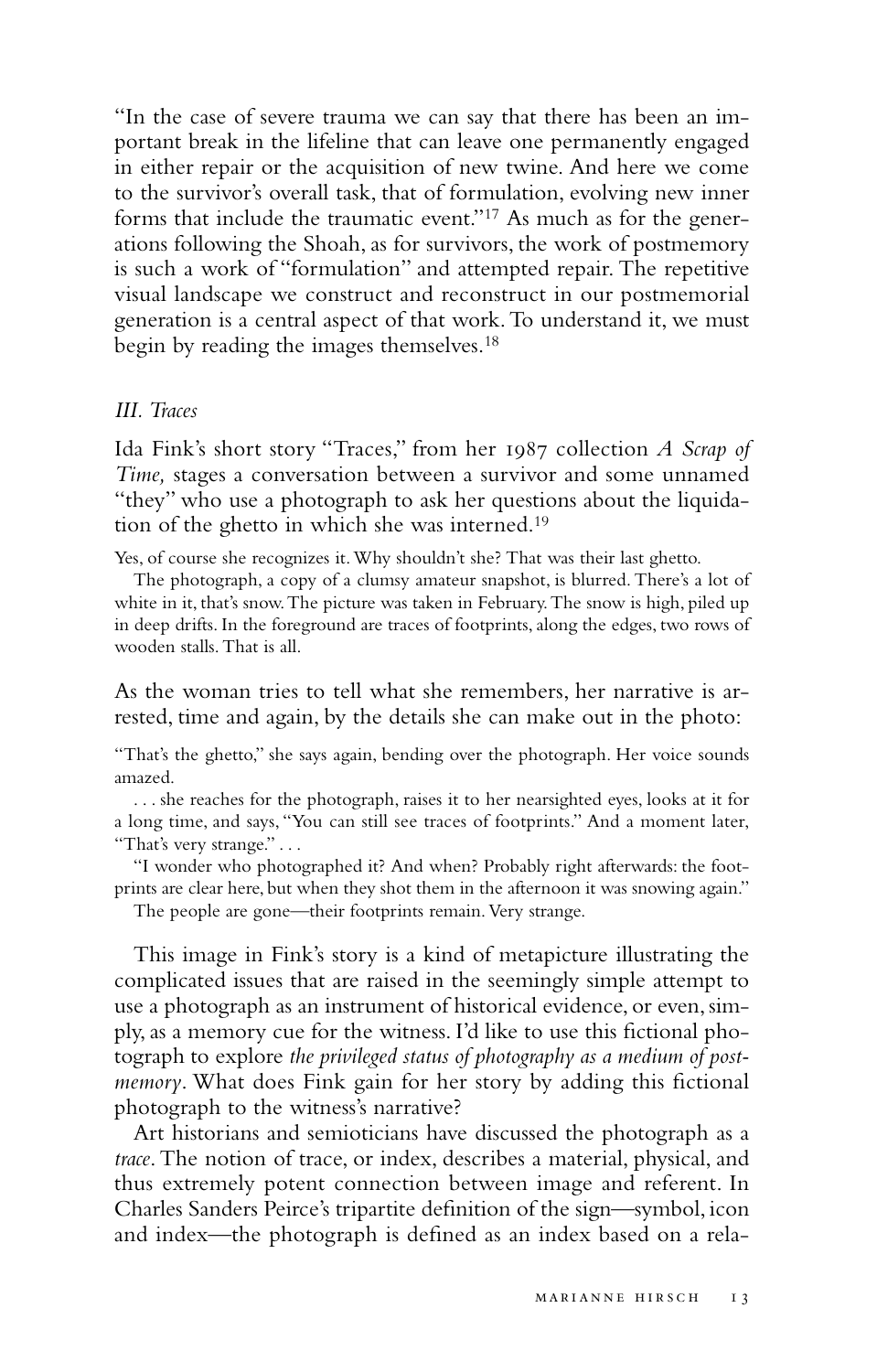tionship of contiguity, of cause and effect, like a *footprint*.Thus a photograph of footprints in the snow is a trace of a trace. At the same time, it is also an icon, based on physical resemblance or similarity between the sign and the referent. In his *Camera Lucida,* Roland Barthes goes beyond Peirce when he insists that photography holds a *uniquely* referential relation to the real, defined not through the discourse of artistic representation, but that of magic, alchemy, indexicality:

I call "photographic referent" not the *optionally* real thing to which an image or a sign refers but the *necessarily* real thing which has been placed before the lens, without which there would be no photograph . . .The photograph is literally an emanation of the referent. From a real body, which was there, proceed radiations which ultimately touch me, who am here; . . . A sort of umbilical cord links the body of the photographed thing to my gaze: light, though impalpable, is here a carnal medium, a skin I share with anyone who has been photographed.20

The woman in Fink's story underscores what Barthes calls the photograph's "*ça-a-été*" with her first repeated spoken statement:"'That's the ghetto,' she says again, bending over the photo. Her voice sounds amazed." She points to the trace (the photo)—which is in itself of a trace (the footprints)—and, amazed, she finds there an unequivocal presence ("that's the ghetto").

Oral or written testimony, like photography, leaves a trace, but, unlike writing, the photograph of the footprint is the index par excellence, pointing to the presence, the having-been-there, of the past here is why Fink needed the description of the photograph to underscore the material connection between past and present that is embodied in the photograph and underscored by the witness who recognizes it. The photo—even the fictional photo—has, as Barthes would say, evidential force. It thus illustrates the integral link photographs provide for the second generation, those who in their desire for memory and knowledge, are left to track the traces of what has been there and no longer is. Pictures, as Barbie Zelizer argues,"materialize" memory.

"The photograph . . . is blurred.There's a lot of white in it." In spite of their evidential force and their material connection to an event that was there before the lens, photographs can be extremely frustrating, as fleeting in their certainty as footprints in the snow. They affirm the past's existence, its "having-been-there"; yet, in their flat two-dimensionality, in the frustrating limitation of their frames, they also signal its insurmountable distance and unreality.What ultimately can we read as we read an image? Does it not, like the white picture of footprints in the snow, conceal as much as it reveals?

When was the picture taken, the witness wonders, and concludes that it was "probably right afterwards: the footprints are clear here, but when they shot them . . . it was snowing again."The still picture cap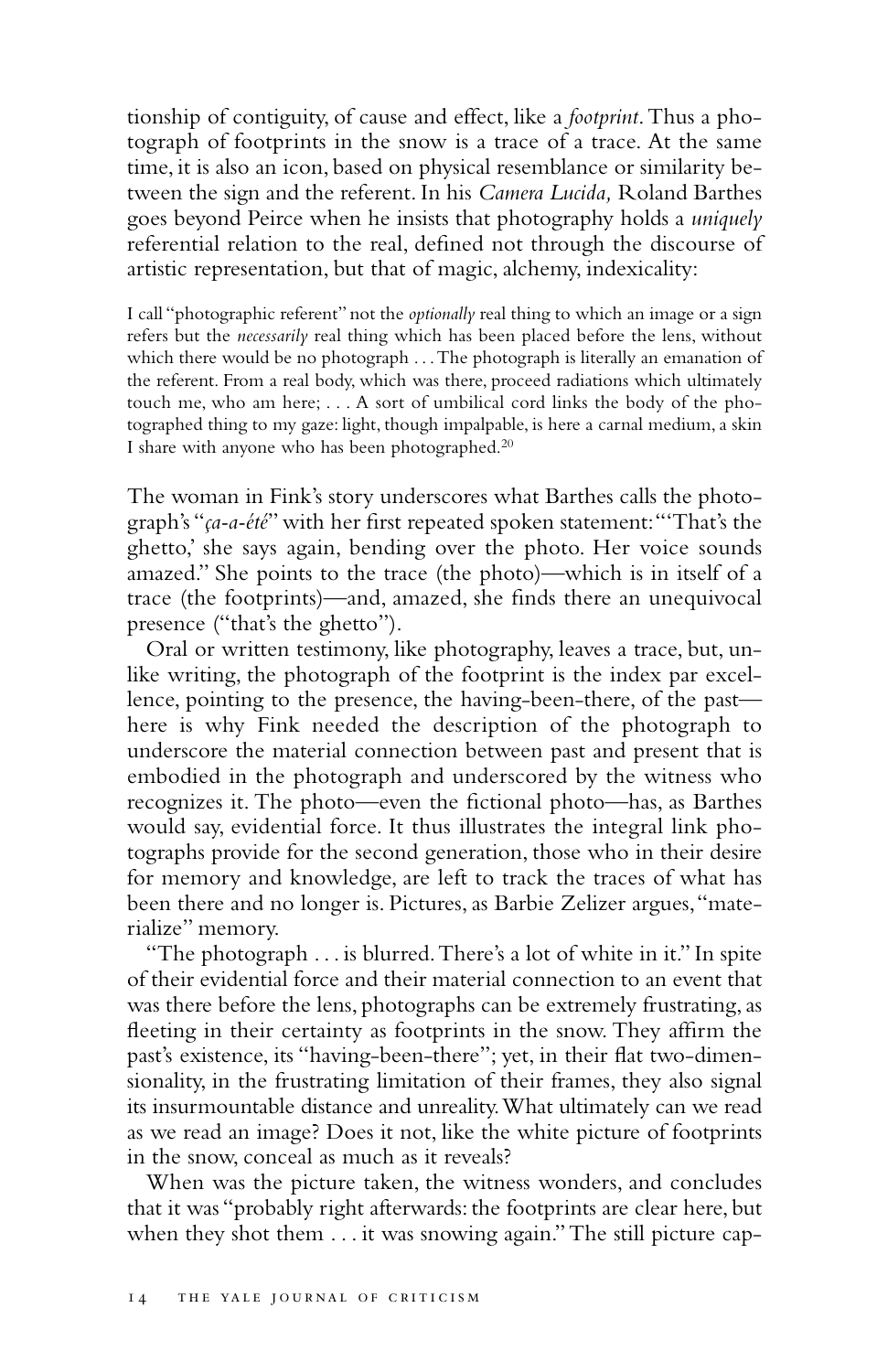tures, refers to, an instant in time which, when we look at the picture, is over, irrecoverable. Yet the photograph testifies to that past instant's reality. If the photograph has evidential force, Barthes argues, it testifies not as much to the object as to time, but because time is stopped in the photograph, one might say it gives us only a partial, and thus perhaps a misleading, knowledge about the past. Even as it freezes time, however, the image shows that time cannot be frozen: in the case of Holocaust photos such as this one, the impossibility of stopping time, or of averting death, is already announced by the shrinking of the ghetto, the roundup, the footprints pointing toward the site of execution. In this case, these footprints in the snow are the visible evidence not of the inevitable, non-negotiable march of time, but of its murderous interruption.

Those who question the witness have only representations such as this photograph and the woman's halting narrative to go on.The story does not tell of their response, cites only one of their questions. But it describes the picture they are looking at; and images such as this one, art historian Jill Bennett has argued, do more than *represent* scenes and experiences of the past: they can communicate an emotional or bodily experience by evoking the viewer's own emotional and bodily memories.21 They *produce* affect in the viewer, speaking *from* the body's sensations, rather than speaking *of*, or *representing* the past.These postmemorial viewers do more than listen to the witness; they gaze at the image with her and thus they can reenact, recall in the very sensations of the body, that fateful walk in the snow. This connection between photography and bodily or sense memory can perhaps account for the power of photographs to connect first- and second-generation subjects in an unsettling mutuality that crosses the gap of genocidal destruction.

On the one hand, a blurred picture with a lot of white in it, depicting footprints and some wooden stalls in the snow. On the other, a narrative about the massacre of the children and their parents, the last in their ghetto.The two are incommensurable, illustrating the incommensurability of the crime and the instruments of representation and even conceptualization available to us—the absolute limits of representation. If the photograph is a trace, then it cannot ultimately refer to its incomprehensible, inconceivable referent that is the extermination of European Jewry, or even just the murder of the last 80 Jews in the town. "The people are gone—their footprints remain. Very strange." Equally strange that the photo, a "copy of a clumsy amateur snapshot," should remain. As horrific as any Holocaust photograph may be, it cannot in any way claim to represent, in the sense of being commensurate with, the crime it purportedly depicts.

More than just evocative and representational power, images also quickly assume symbolic power—the *trace* in the story becomes not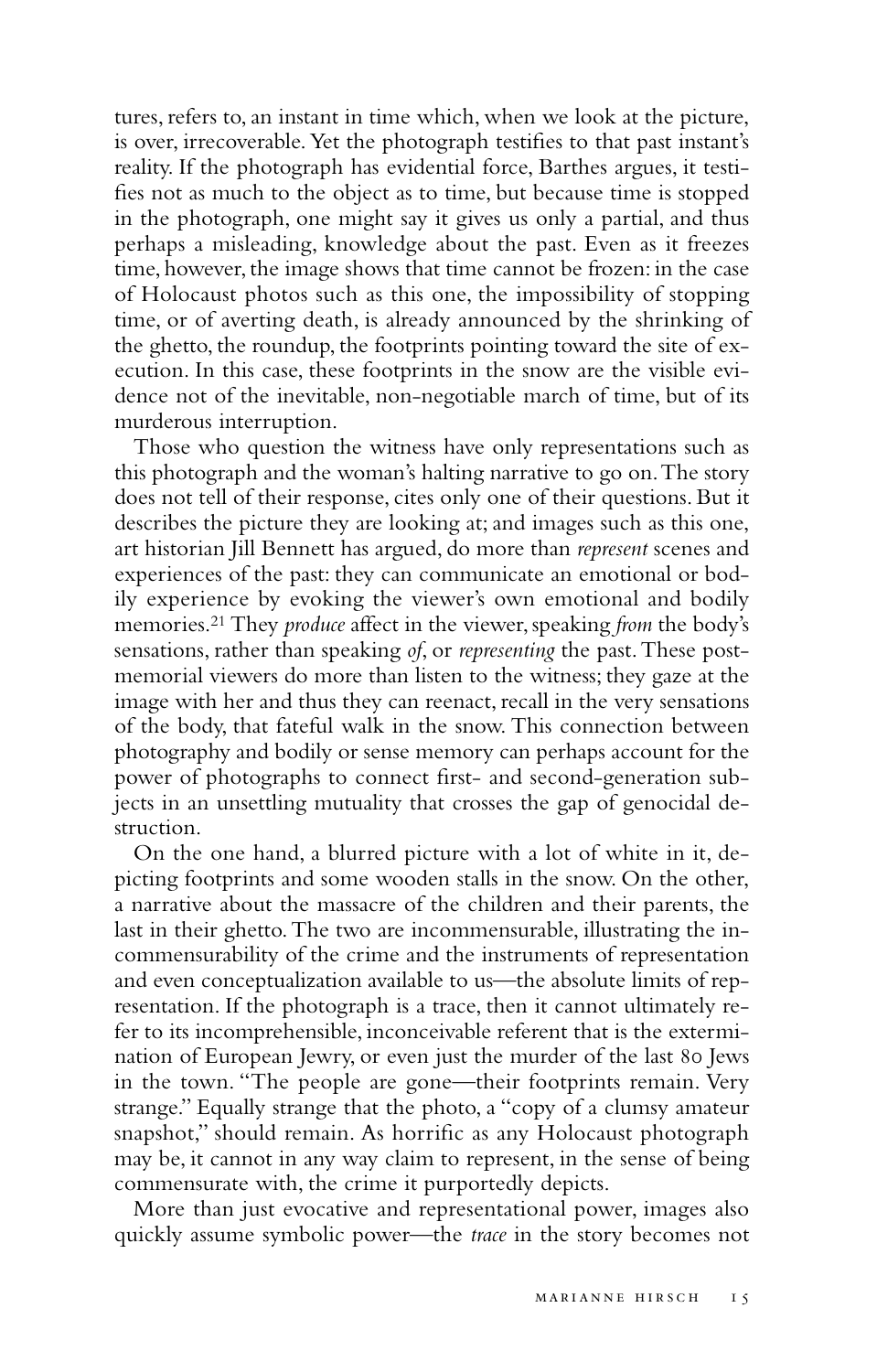just a footprint in the snow but a *trace* of the children who were killed. "But suddenly she changes her mind and asks that what she is going to say be written down and preserved forever, because she wants a trace to remain." And thus she tells the story of the hidden children who were brought out by the *SS* to identify their parents but who refused to move or to speak."'So I wanted some trace of them to be left behind.'" She alone can connect the two presents of the photograph because she alone survived. But the photograph she uses to tell her story moves her testimony to a figurative level. Zelizer discusses the symbolic and interpretive power of images, arguing that "the photo's significance . . . evolved from the ability not only to depict a real-life event but to position that depiction within a broader interpretive framework." Photos are "markers of both truth-value and symbolism."22

#### *IV. Figures*

As a figure for the relationship between photography, memory and postmemory, Fink's photo enables us to read some of the emblematic images used in Holocaust representation and memorialization, images repeated in textbooks and museums, on book covers and in films: (). the entrance to Auschwitz I with its ironic "*Arbeit macht frei*" sign, its massive iron gate in whose center is the small sign "*Halt! Ausweise vorzeigen*" ("show documents!") (see fig. 3); (2). the main guard house to Auschwitz II—Birkenau depicted from a slight distance with three train lines leading into it and with snow-covered pots, pans and other belongings in the foreground (see fig. 4); (3). the camp watch towers connected by electric barbed wire fences, poles and spotlights [in some images the signs saying "*Halt*/ Stop" or "*Halt/Lebensgefahr*" are visible]; and  $(4)$ , the bulldozers moving corpses into enormous mass graves clearly one of the images that so struck Sontag and Kaplan (see fig.  $\zeta$ ).<sup>23</sup>

The specific context of these images has certainly been lost in their incessant reproduction. The gate of Auschwitz I and the tower could be either perpetrator or liberator images; the liberator's signature can clearly be found in the objects in front of the Birkenau gate, and the bulldozer image reveals its production most explicitly at the moment of liberation, although its provenance from Bergen-Belsen is immaterial to the uses to which the image has been put. I would like to suggest, not without some hesitation, that more than simply "icons of destruction,"these images have come to function as tropes for Holocaust memory itself. And they are also tropes for photography, referring to the act of looking itself. It is as such tropes, and not only for their informational value about the Holocaust, whether denotative or connotative, that they are incorporated into the visual discourse of postmemory as pervasively as they are. And, at the same time, the repetition also underscores their metaphoric role.24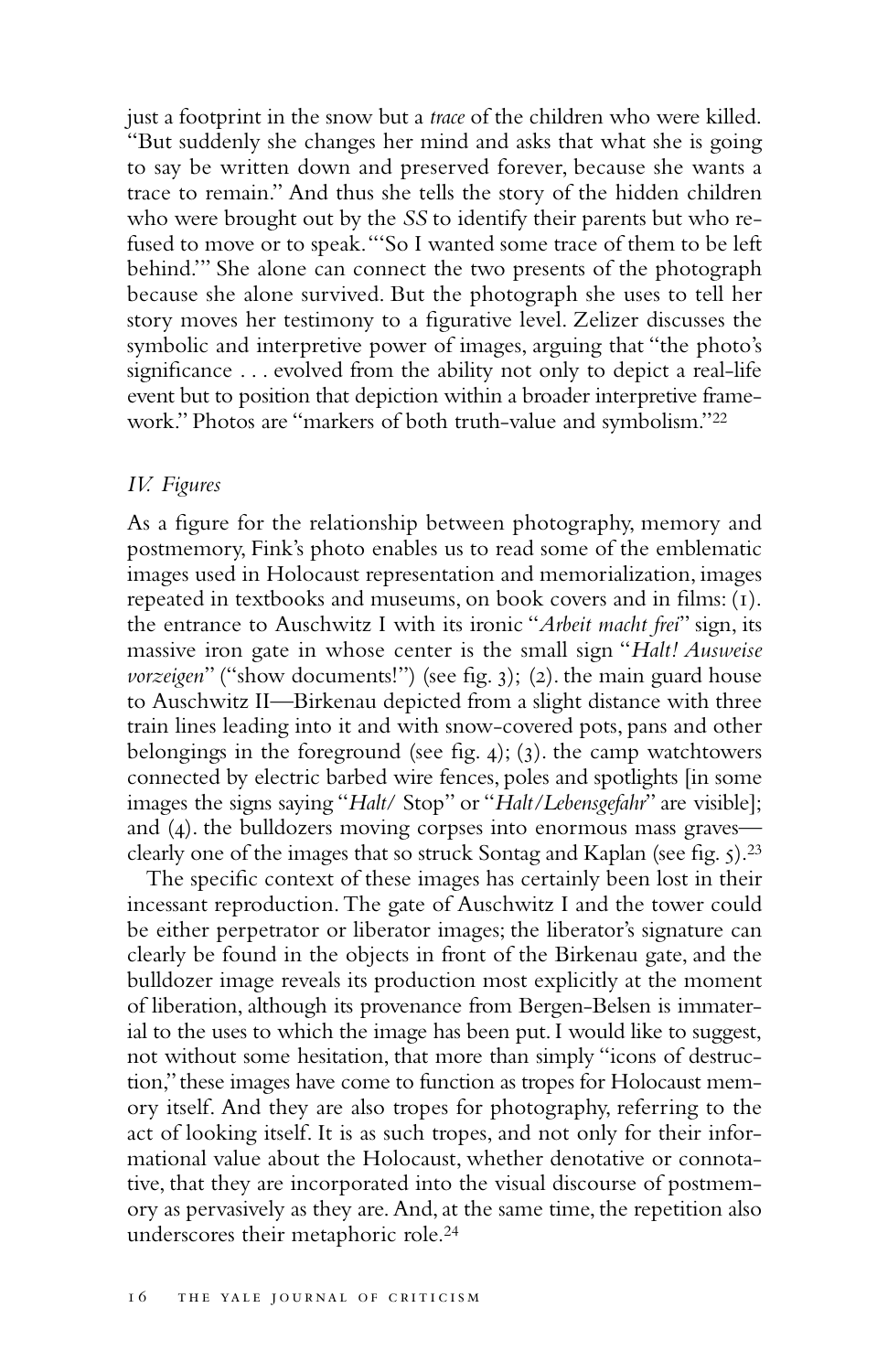

Figure 3. Gate to Auschwitz I, Glowna Komisja Badania Zbrodni Preciwko Narodowi Polkiemu, courtesy of USHMM Photo Archives

The two gates are the thresholds that represent the difficult access to the narratives of dehumanization and extermination. As Debórah Dwork and Robert Jan van Pelt say of the gate of Auschwitz I,"For the post-Auschwitz generation, that gate symbolizes the threshold that separates the *oikomene* (the human community) from the planet Auschwitz. It is a fixed point in our collective memory, and therefore the canonical beginning of the tour through the camp. . . . In fact, however, the inscribed arch did not have a central position in the history of Auschwitz." Most Jewish prisoners, they show, never went through the gate since they were taken by truck directly to Birkenau to be gassed. The expansion of the camp in 1942, moreover, placed the gate in the interior of the camp, not at its threshold.<sup>25</sup>

In the pictures, the gate of Auschwitz I is always closed; its warning "*halt*" further signals the dangers of opening the door on memory. For the victims, "*Arbeit macht frei*" remains perhaps the greatest trick of National Socialism, enabling the killers to lure their victims willingly and cooperatively into the camp and later into the gas chamber. It is a lie, but also a diabolical truth: freedom is both the very small possibility of survival though work, and the freedom of death. It is only in retrospect, knowing what lies beyond the closed gate, that one fully appreciates the extent of the trick.

But could "*Arbeit macht frei*" not also be read, by and for us, in the second generation, as a reference to the tricks played by memory it-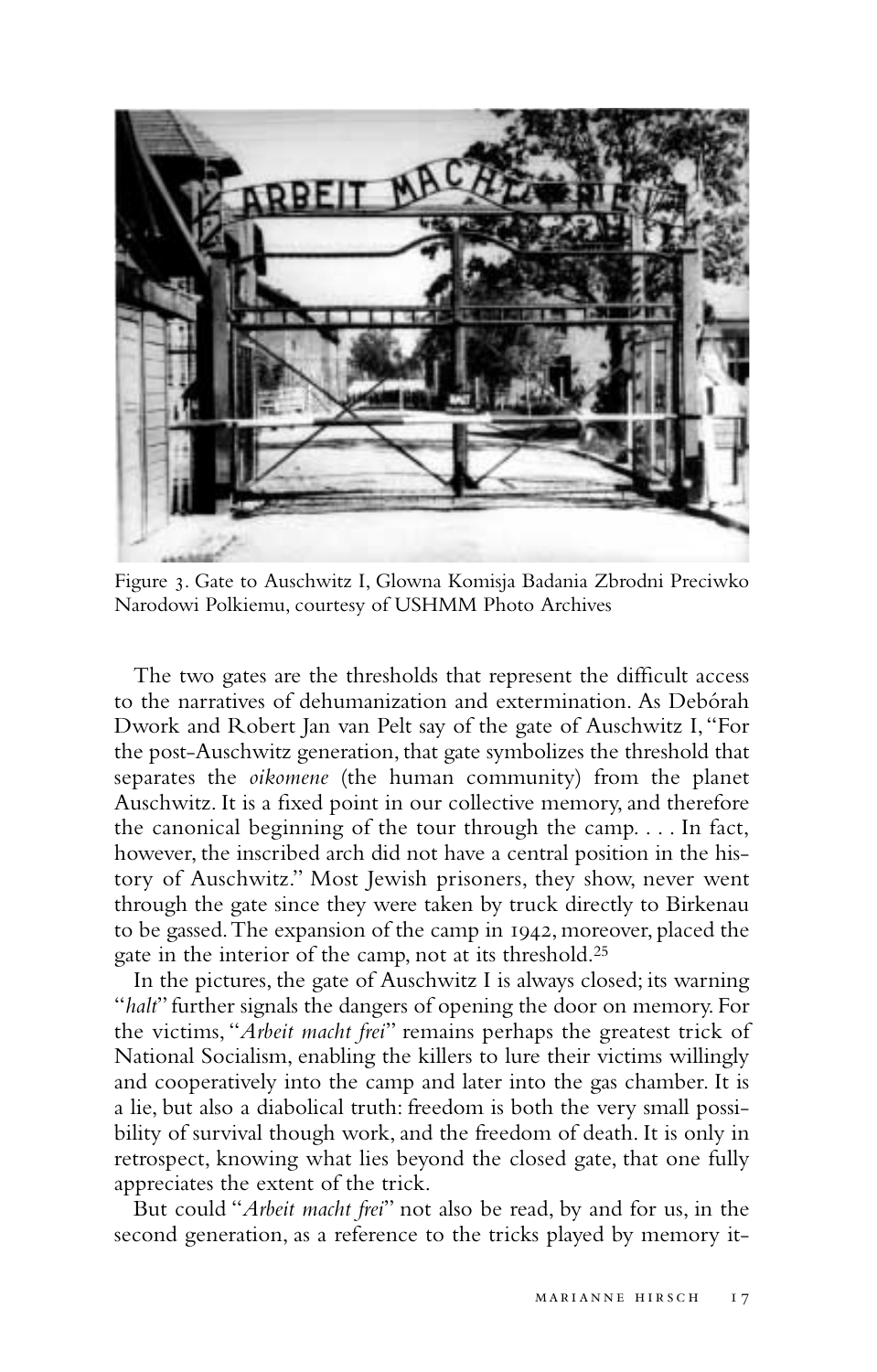

Figure 4. The main rail entrance of Auschwitz -Birkenau just after the liberation of the camp, Yivo Institute for Jewish Research, courtesy of USHMM Photo Archives

self, the illusory promise that one could become free if one could only do the work of memory and mourning that would open the gate, allow one to enter back into the past and then, through work, out again into a new freedom? The closed gate would thus be the figure for the ambivalences, the risks of memory and postmemory themselves— "*Halt/ Lebensgefahr*."The obsessively repeated encounter with this picture thus would seem to repeat the lure of remembrance and its deadly dangers—the promise of freedom and its impossibility. At the same time, its emblematic status has made the gate into a screen memory. For instance, Art Spiegelman in *Maus* draws Vladek's arrival and departure from Auschwitz through the main gate in  $1944/45$  when the gate was no longer used as threshold. (See fig.  $6$  and  $7$ .) For Spiegelman, as for all of us in his generation, the gate is the visual image we share of the arrival in the camp.The artist needs it not only to make the narrative immediate and "authentic": he needs it as a point of access (a gate) for himself and for his postmemorial readers.26

The same could be said of the "Gate of Death" to Birkenau with the multiple tracks leading into it. Those who read and study about the Holocaust, encounter this image obsessively, in every book, on every poster. Like the gate of Auschwitz I, it is the threshold of remembrance, an invitation to enter and, at the same time, a foreclosure. The electric fences, towers and lights, the forbidding warning signs, repeat cultural defenses against recollection, and, especially, against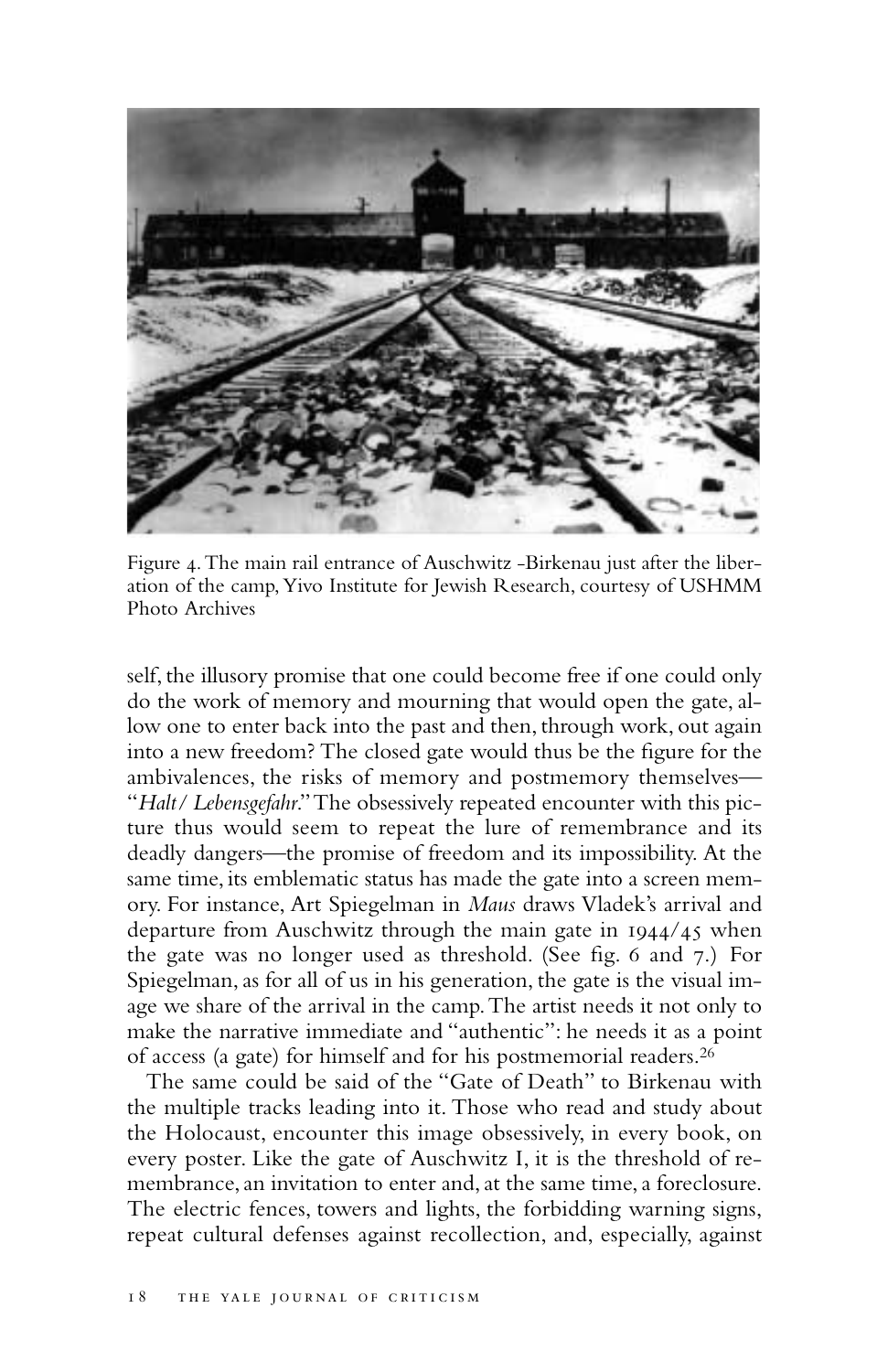

Figure 5. A British soldier clearing corpses at Bergen-Belsen, courtesy of USHMM Photo Archives

looking beyond the fence, inside the gate of death, at death itself.The postmemorial generation, largely limited to these images, replays, obsessively, this oscillation between opening and closing the door to the memory and the experiences of the victims and survivors.<sup>27</sup> The closed gates and the bright lights are also figures for photography, however for its frustrating flatness, the inability to transcend the limit of its frame, the partial and superficial view, the lack of illumination it offers, leaving the viewer always at a threshold and withholding entrance.

But when we confront—as we repeatedly do in the texts of Holocaust remembrance—the liberators' pictures of the innumerable bodies being buried or cleared by bulldozers, we come as close as we can in an image to looking into the pits of destruction. On the one hand, these images are the epitome of dehumanization, the inability, even after the liberation to give victims an individual human burial. They show, perhaps better than any statistics can, the extent of the destruction, the multiplication of victims that transforms corpses into what the Nazis called "*Stücke*" ("pieces") even by the liberating armies. They lead us back to the prewar images of individuals, families, and groups, such as the ones in the Tower of Faces in the U. S. Holocaust Memorial Museum (figure 8), and as we project these two kinds of images unto each other, seeing them as mutually implying each other,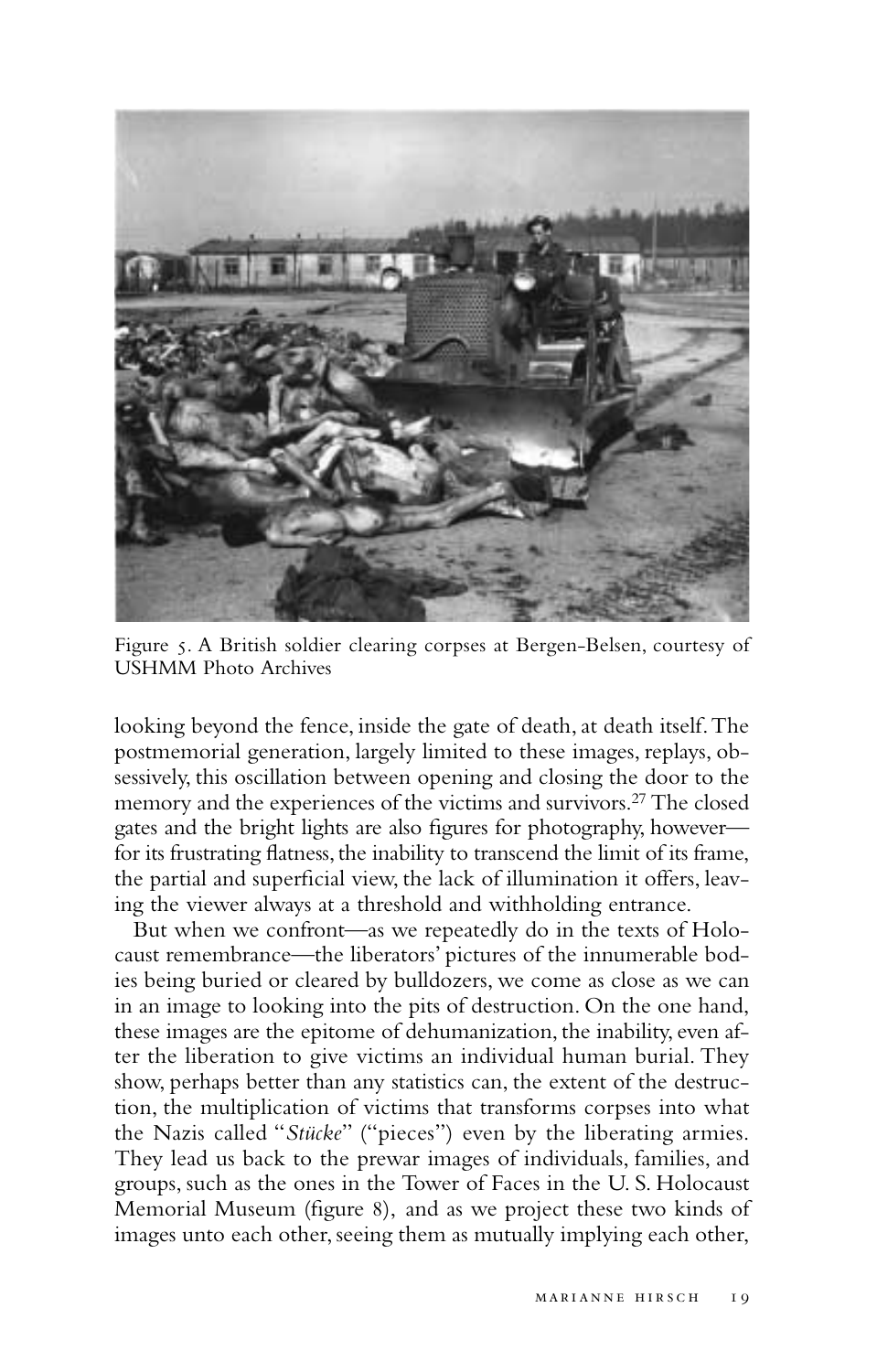

Figure 6. Maus I, courtesy of Art Spiegelman

we come to appreciate the extremity of the outrage and the incomprehension with which they leave anyone who looks.28

But, on the other hand, can we not see in the pictures of mass graves too a figuration of memory and forgetting that might also be involved in their canonization? The earth is open, the wound is open, we stare at the picture in the shock, amazement and disbelief that Sontag and Kaplan express. This is the image that ruptures all viewing relations. But, at the same time, the opposite is also taking place: the bodies are being buried, the traces are being concealed, forgetting has begun. Every time we look at this image, we repeat the encounter between memory and forgetting, between shock and self-protection.We look into the pit of death but we know that it is in the process of being covered, just as, in Fink's story, the afternoon snow covered the traces of the crime.The work of postmemory, in fact, is to uncover the pits again, to unearth the layers of forgetting, to go beneath the screen surfaces that disguise the crimes and try to see what these images—the family pictures and the images of destruction—both expose and foreclose.

But the bulldozer image disturbs in a different way as well. It inscribes another confrontation, that between the camera and the bull-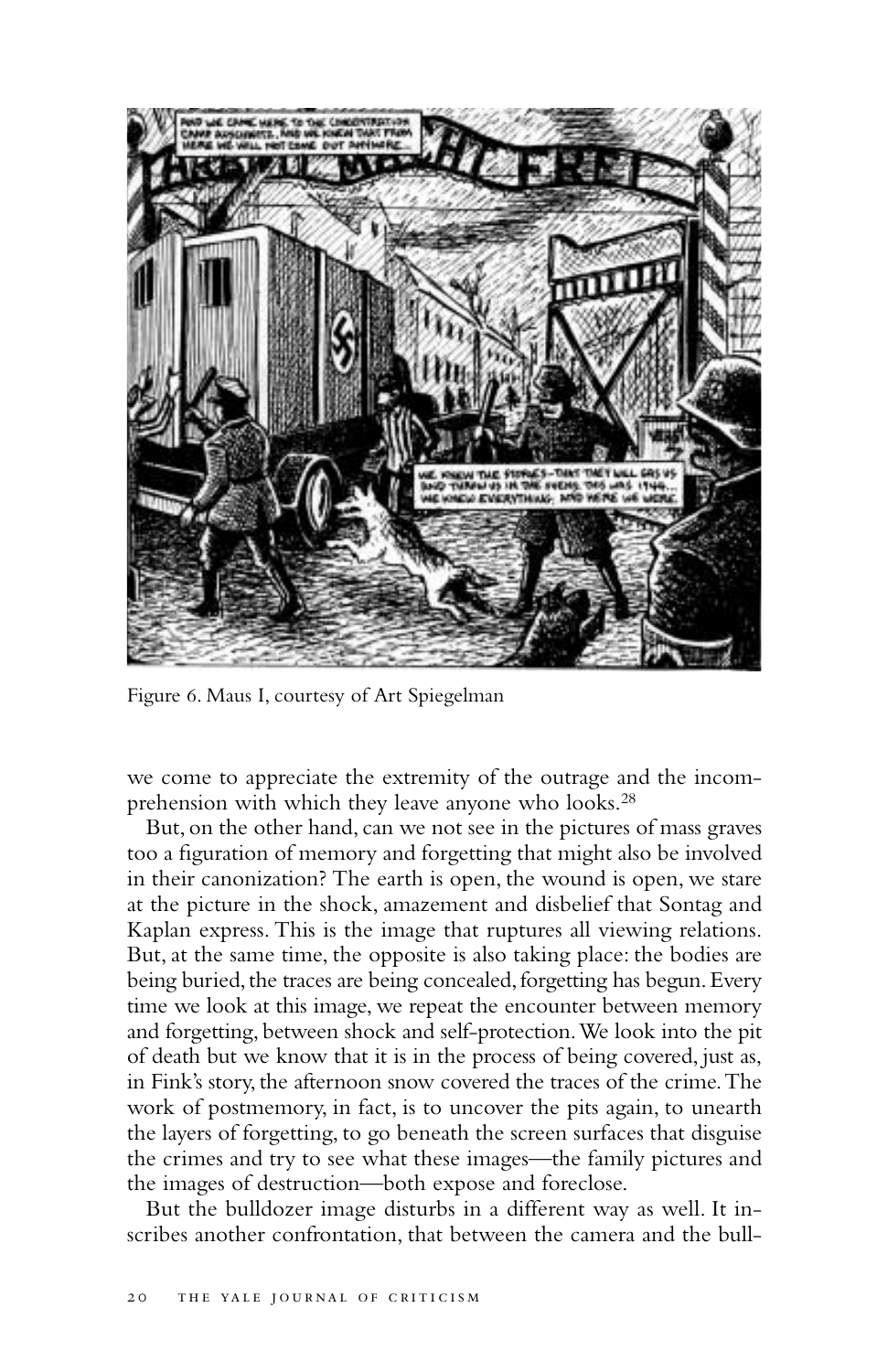

Figure 7. Maus II, courtesy of Art Spiegelman

dozer, perhaps mirror images of one another. In this specific context, one could say that these two machines, worked by humans, do a similar job of burial that represents forgetting; that they recall, however obliquely, another machine—the weapon. And that, when it comes to images of genocidal murder, the postmemorial act of looking performs this unwanted and discomforting mutual implication.

# *V. A Double Dying*

The bulldozer image, like the photo in Ida Fink's story, records a fleeting moment, just after, and just before—in this case, after killing and before burial.Theorists of photography have often pointed out the simultaneous presence of death and life in the photograph: "Photographs state the innocence, the vulnerability of lives heading toward their own destruction and this link between photography and death haunts all photos of people," says Susan Sontag in *On Photography* (70). The indexical nature of the photo intensifies its status as harbinger of death and, at the same time, its capacity to signify life. Life is the presence of the object before the camera; death is the "having-beenthere" of the object—the radical break, the finality introduced by the past tense. The "*ça-a-été*" of the photograph creates the retrospective scene of looking shared by those who survive.

In its relation to loss and death, photography does not mediate the process of individual and collective memory but brings the past back in the form of a ghostly *revenant*, emphasizing, at the same time, its immutable and irreversible pastness and irretrievability. The encounter with the photograph is the encounter between two presents, one of which, already past, can be reanimated in the act of looking.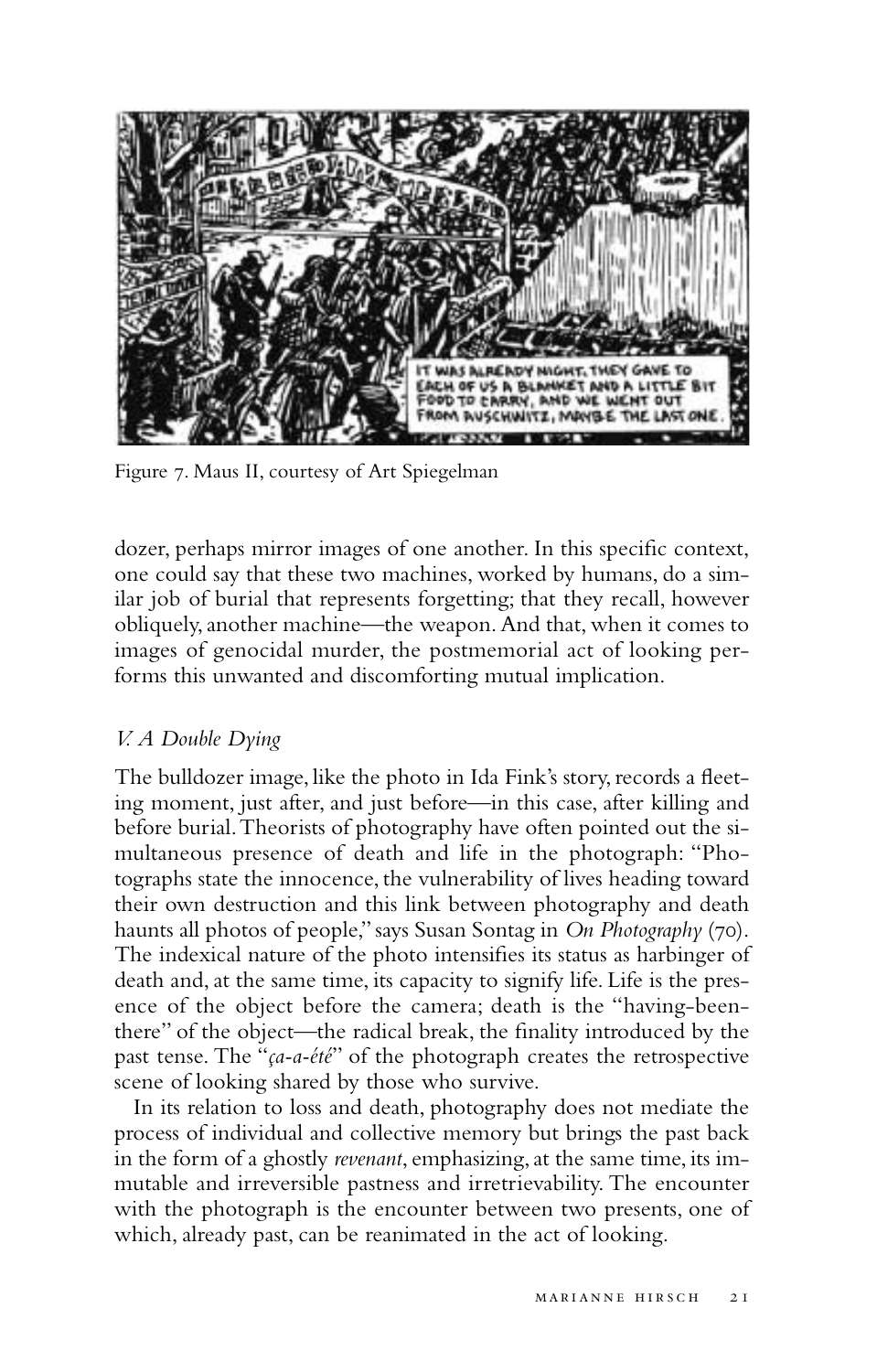

Figure 8. Hashomer Hatzair youth group, Czernowitz/Cernauti, Rumania, 1920s, Hirsch-Spitzer family collection

In order to elaborate on what she calls the photograph's "posthumous irony," Sontag describes Roman Vishniac's pictures of the vanished world of Eastern European Jewish life which are particularly affecting, she argues, because as we look at them we know how soon these people are going to die (70). "Strictly speaking," writes Christian Metz,"the person *who has been photographed*—. . . is dead. . . . The snapshot, like death, is an instantaneous abduction of the object out of the world into another world, into another kind of time . . .The photographic *take* is immediate and definitive, like death. . . . Not by chance, the photographic art . . . has been frequently compared with shooting, and the camera with a gun."29 In the years since Sontag's 1973 book and Metz's 1985 essay, the equation between the camera and the gun, and the concomitant view of the photographic gaze as monolithic and potentially lethal has been significantly qualified as theorists have stressed the multiplicity of looks structuring a photographic image.

For example, the giant opening image that faces the visitor who enters the permanent exhibition at the United States Holocaust Memorial Museum places the viewer in the position of the unbelieving onlooker or retrospective witness, who confronts the contemporary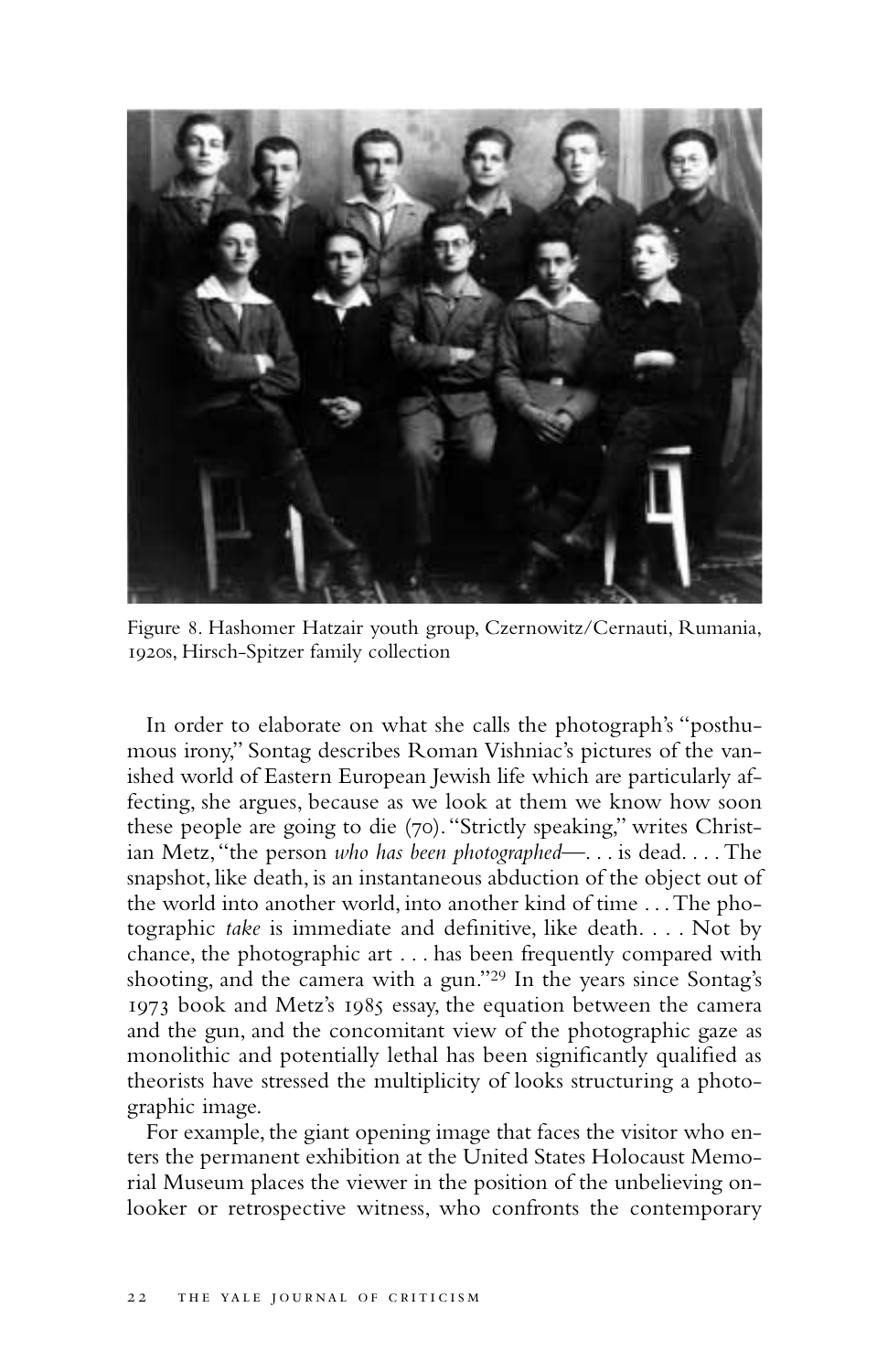

Figure 9. U.S. forces at Ohrdruf Concentration Camp, Harold Royall, courtesy of USHMM Photo Archive

witnesses and sees *both* them in the act of looking *and* what they saw. (See fig. 9.) These multiple and fractured lines of sight among the dead victims, the liberating U.S. army, and the retrospective witness, confirm some recent work that complicates the assumption that a monocular perspective represented by the camera rules the field of vision, as Metz suggests.<sup>30</sup>

In my own work on the distinction between the familial gaze and look in *Family Frames*, I have tried to extricate us from the monocular seeing that conflates the camera with a weapon.Thus I have argued that while the *gaze* is external to human subjects situating them authoritatively in ideology, constituting them in their subjectivity, the *look* is located at a specific point; it is local and contingent, mutual and reversible, traversed by desire and defined by lack. While the look is returned, the gaze turns the subject into a spectacle. "In the scopic field," Lacan says, "the gaze is outside, I am looked at, that is to say, I am a picture. . . . What determines me, at the most profound level, in the visible, is the gaze that is outside." But looking and being looked at are interrelated processes; when you look you are also seen; when you are the object of the look you return it, even if only to reflect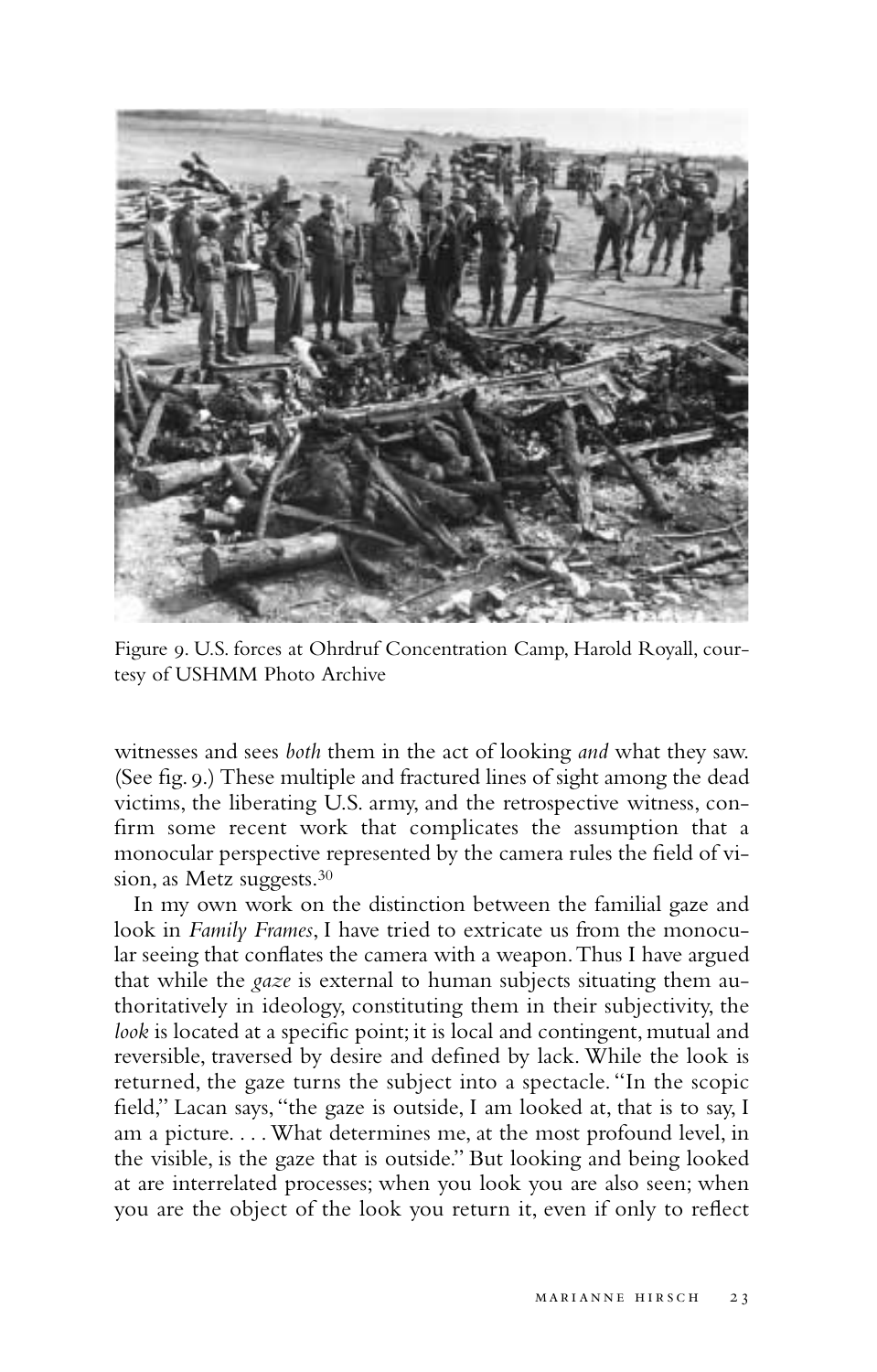light back to its source:"things look at me and yet I see them," Lacan says. These looks are exchanged through the *screen* that filters vision through the mediations of cultural conventions and codes that make the seen visible.The gaze is mediated by the screen, contested and interrupted by the look.Vision is multiple and power is shared. I believe that we can use photographs to study these complex visual relations. Interpellated by the photograph, its viewers become part of the network of looks exchanged within the image and beyond it.The viewer both participates in and observes the photograph's inscription in the gazes and the looks that structure it.

But is this multiplicity of vision sustained in the images of total death that have survived the destruction of the Holocaust, like the image of the bodies in the mass grave? In the images of burial and execution, the bulldozer burying the innumerable bodies repeats the act of the gun that has shot those bodies before they are buried, or the gas that has choked them. And the camera recording this violent destruction for posterity cannot stand ouside this complication. In its staggering multiplication, the triple act of shooting overwhelms all viewing relations.31

Several images that have been frequently reproduced in recent exhibits make this troubling equation uncompromisingly clear. These reverse the temporal sequence of the mass grave picture. They are images from the mass executions in Russia, Latvia, and Lithuania that depict victims facing the camera moments before they are to be put to death. I am thinking in particular of an image of four women, in their undergarments. In the brutally frontal image, the camera is in the exact same position as the gun and the photographer in the place of the executioner who remains unseen. The victims are already undressed; the graves have been dug. Displayed in their full vulnerability and humiliation they are doubly exposed in their nakedness and their powerlessness. They are shot before they are shot.32

How are postmemorial viewers to look at this picture and others like it? Where are the lines of transgenerational identification and empathy? Unbearably, the viewer is positioned in the place identical with the weapon of destruction: our look, like the photographer's, is in the place of the executioner. Steven Spielberg makes that utterly plain when he photographs Amon Goeth's random executions through the viewfinder of his gun in *Schindler's List.* Is it possible to escape the touch of death and the implication in murder that these images perform? To regain a form of witnessing that is not so radically tainted?

Perhaps the most haunting, arresting moment in Ida Fink's "Traces" is the witness's question, "I wonder who photographed it?" Fink's story reminds us that every image also represents, more or less visibly or readably, the context of its production and a very specific embodied gaze of a photographer. And, she reminds us as well, that for pho-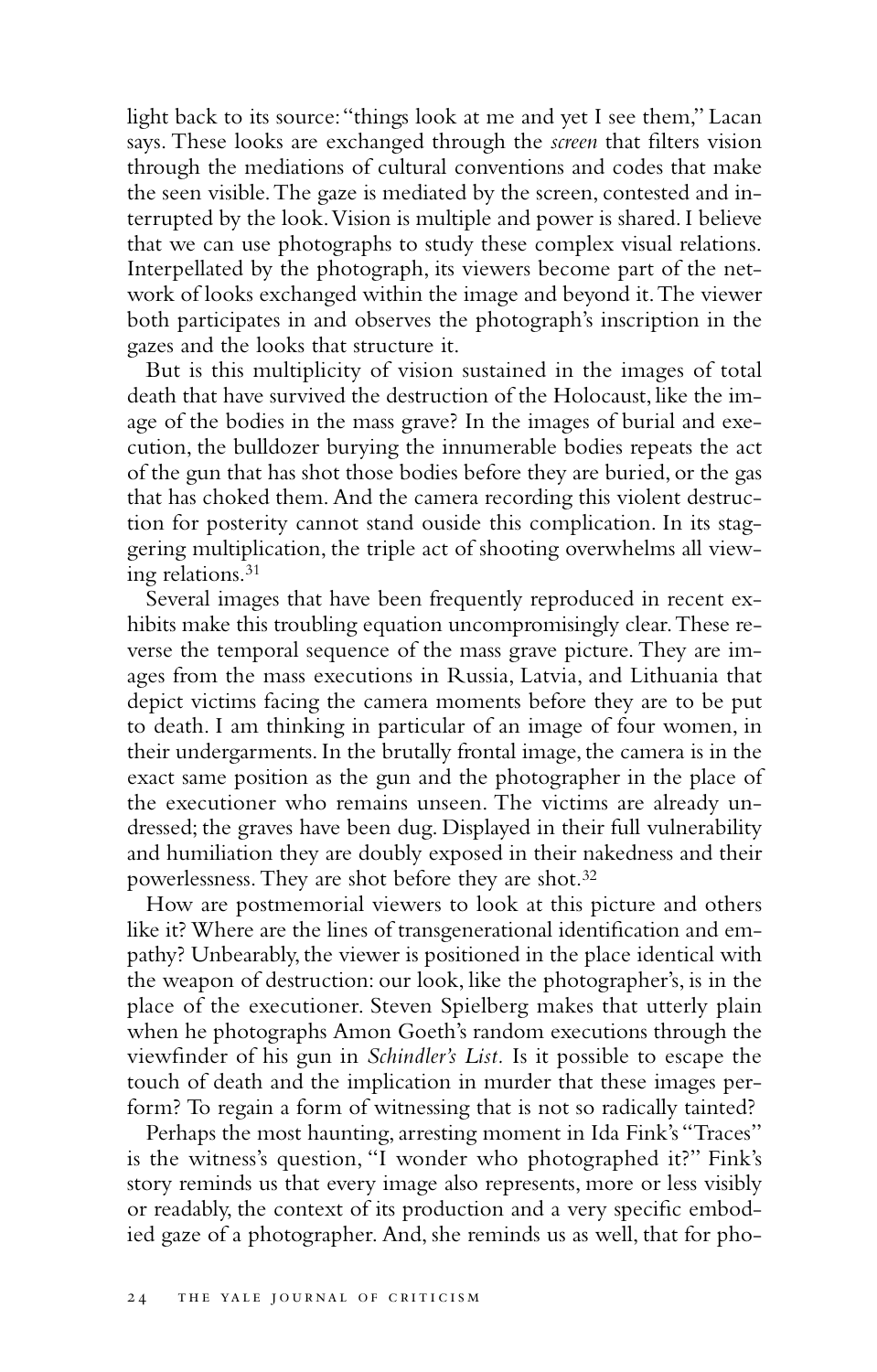

Figure 10. German soldiers examine photographs after executing a group of Jews and Serbs in a reprisal action, Serbia 1941, courtesy of ECPA (*Photo Cinema Video des Armées*)

tographs associated with the Holocaust in particular, the very fact of their existence may be the most astounding, disturbing, incriminating thing about them. Perpetrator images, in particular, are taken by perpetrators for their own consumption. Recently I have come across a set of 38 images that bring this home with shocking force. (See fig. .) These are pictures of a reprisal action against Jewish and non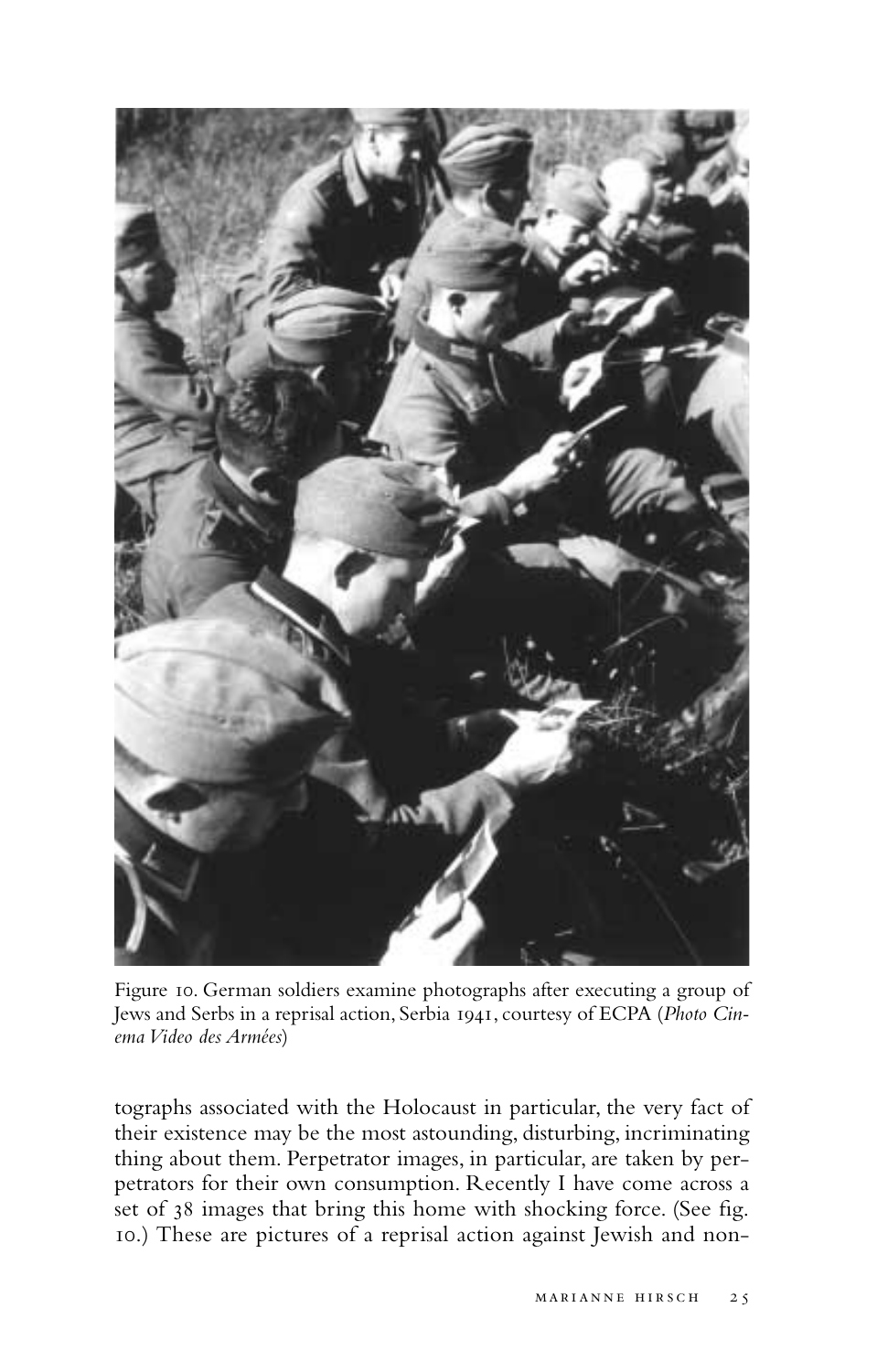Jewish partisans in Serbia, gruesomely detailing a roundup, confiscation of valuables, a lineup, the digging of graves, the shootings, and, also, the soldiers' act of looking intently at images. The pictures they are holding are clearly too large to be images confiscated from the prisoners; they must be images of this or of other *Aktionen* they or others have performed. Or they could be images of German victims, and thus supposed justifications for reprisal actions. It is not clear whether the soldiers are looking at these pictures before or after the execution depicted. How is the act of looking connected to the act of shooting: Is it a form of justification, indoctrination, and instruction, or a retrospective debriefing?33 No matter.These images illustrate the quality of the perpetrator's look as well as its connection to the perpetrator's deed. When we confront perpetrator images, we cannot look independently of the look of the perpetrator.<sup>34</sup>

The images of executions and burials are ruled by what we might term a murderous National Socialist gaze that violates the viewing relations under which we normally operate. The lethal power of the gaze that acts through the machine gun and the gas chamber, that reduces humans to "pieces" and ashes, creates a visual field in which the look can no longer be returned, multiplied, or displaced. All is touched by the death that is the precondition of the image. When looking and photographing have become coextensive with mechanized mass death, and the subject looking at the camera is also the victim looking at the executioner, those of us left to look at the picture are deeply touched by that death.35

The Nazi gaze is so all-encompassing that even for those in the postmemorial generation, available screens seem to falter, and any potential resistance of the look is severely impaired. The retrospective irony that Sontag identifies with photography has ceased being ironic as we feel ourselves in the position of both killer and victim, inextricably entwined in a circle from which, even for those of us analyzing the images in the postmemorial generation, it is difficult to find an escape through ironic insight.Too late to help, utterly impotent, we nevertheless search for ways to take responsibility for what we are seeing, as Michael Herr suggested, to experience, from a distance, even as we try to redefine, if not repair, these ruptures. This is the difficult work of postmemory.36

In *Camera Lucida* Barthes discusses the picture of the young Lewis Payne who is waiting to be hanged."The *punctum* is," Barthes says,

*he is going to die.* I read at the same time: *This will be* and *this has been*; I observe with horror an anterior future of which death is the stake. By giving me the absolute past of the pose . . . , the photograph tells me death in the future.What *pricks* me is the discovery of this equivalence. In front of the photograph of my mother as a child I tell myself: she is going to die: I shudder . . . *over a catastrophe which has already occurred.* Whether or not the subject is already dead, every photograph is this catastrophe. (96)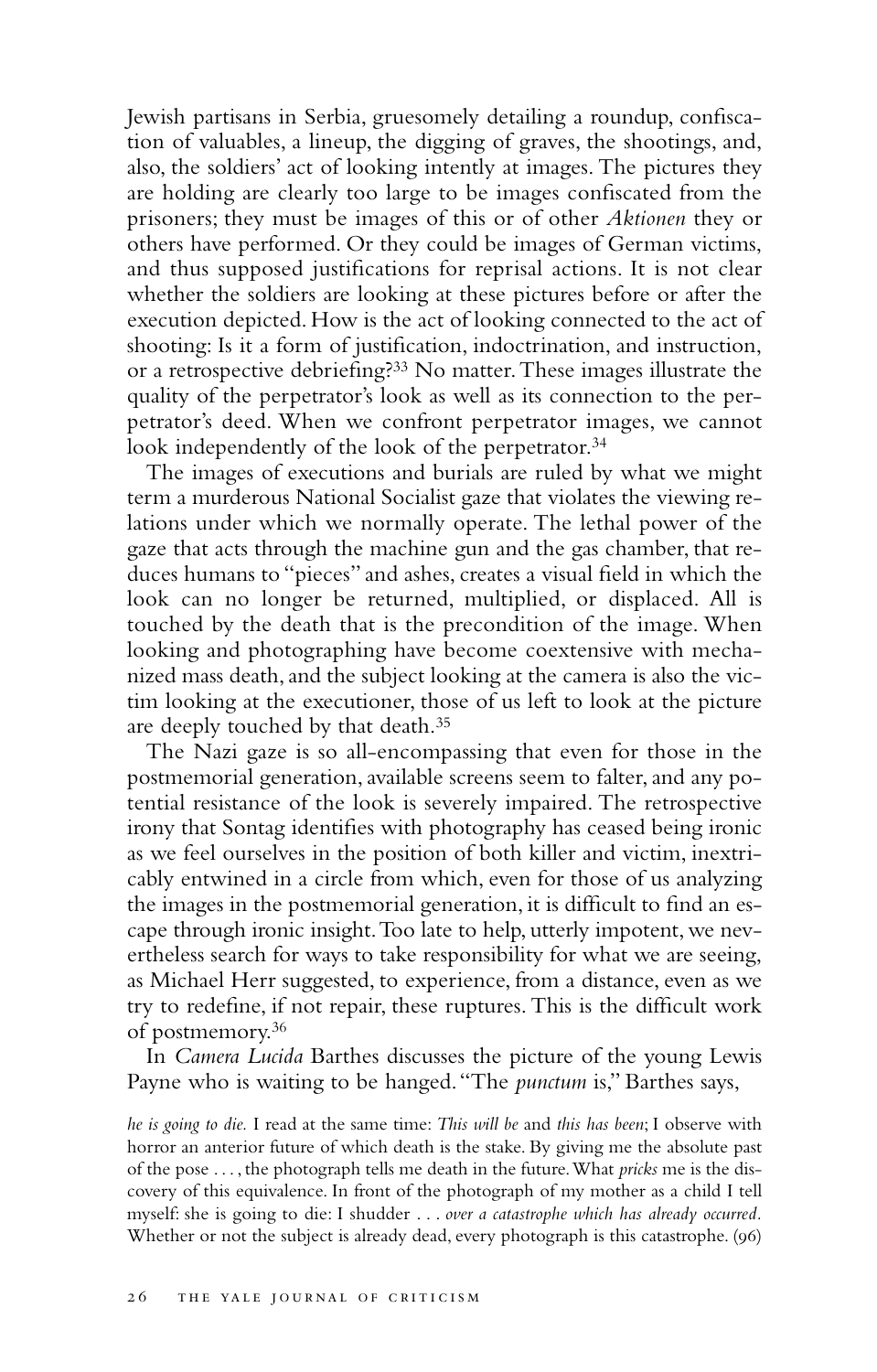Hiom 5000.189  $1913$ Frim

Figure II. Rose Spitzer, J-Pass, Vienna 1939, Hirsch-Spitzer family collection

The images from the Holocaust, whether pictures of executions of even prewar images, are different. It is not that these women, or these men, were alive when the photo was taken and that we know that they were killed after. Barthes' retrospective irony works in such a way that, as viewers, we reanimate the subjects—his mother or Lewis Payne—trying to give them life again, to protect them from the death we know must occur, has already occurred. Here is the pathos, the *punctum* of the picture. But the victims of the *Einsatztruppen* were already killed by the murderous Nazi gaze that condemned them without even looking at them. This lethal gaze reflects back on images of European Jews that precede the war, removing from them the loss and nostalgia, the irony and longing that structure such photographs from a bygone era. It is the determining force of the identity pictures Jews had to place on the identification cards the Nazis issued and which were marked with an enormous  $\overline{I}$  in gothic script. (See fig.  $\overline{II}$ .) Those pictures had to show the full face and uncover the left ear as a tell-tale identity marker. In these documents, identity is identification, visibility, and surveillance, not for life but for the death machine that had already condemned all of those thus marked.

The notion of the pervasive, murderous gaze of National Socialism brings me to another obsessively repeated set of images, those of survivors at liberation, like the famous picture of Elie Wiesel in the bunks in Buchenwald, or the liberation pictures of Margaret Bourke-White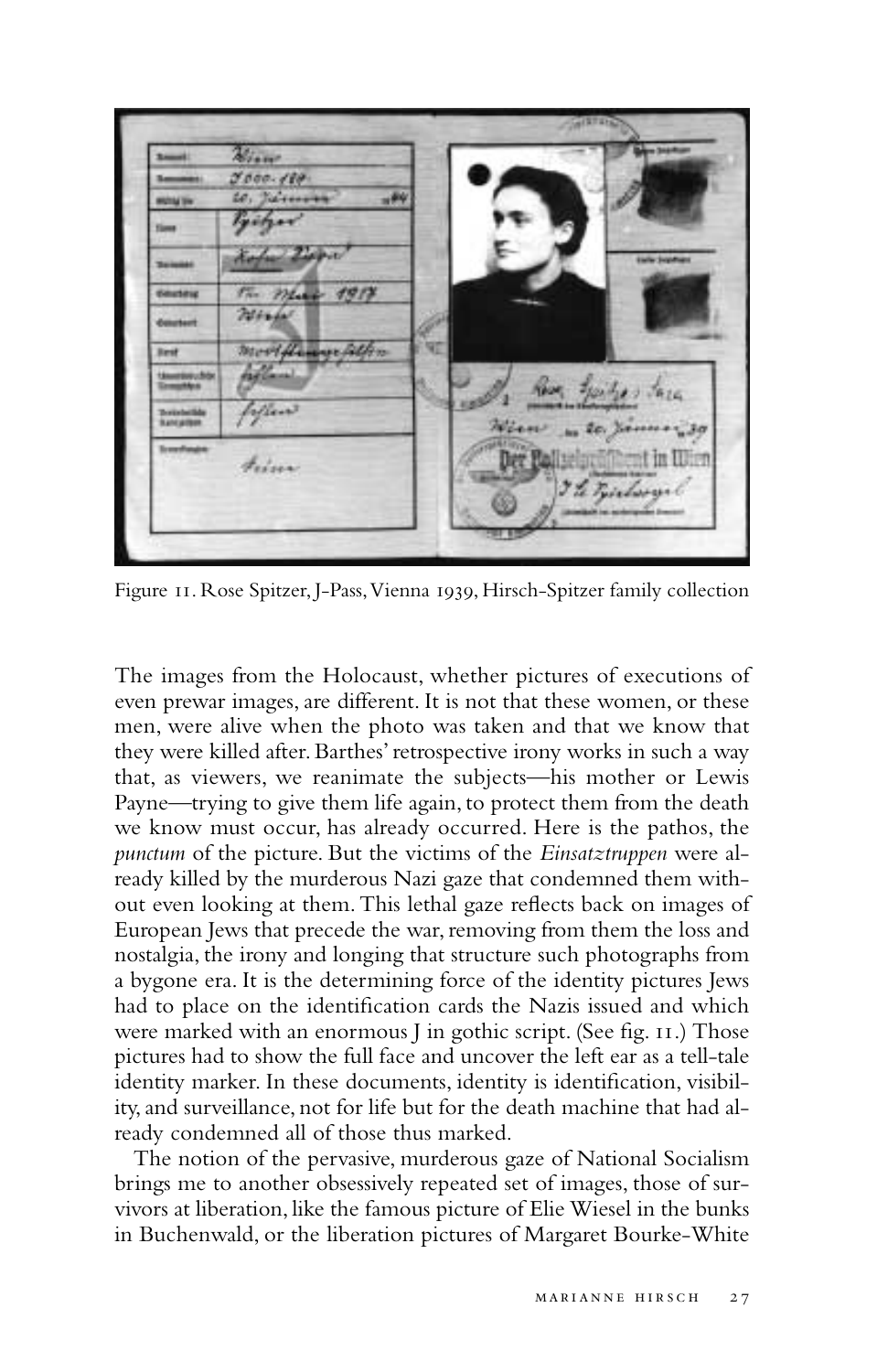(see fig. I). For some, these photographs of survivors looking at the liberating photographers might not seem to be so radically different from the images of executions. As Alice Kaplan observes, "People were standing up, but they didn't look human. . . . he was reaching for life, but it was too late." For her they elicit the same broken look and the same sense of belatedness. They are marked by a lack of recognition and mutuality, a sense of disbelief, a decided disidentification.37 But Artie, in *The First Maus,* reanimates the image as he tries to find his father among those who "didn't look human." His indexical gesture "Poppa" is also the resistant one of the child who is alive because survival was indeed possible.

These photos—even the images of survivors, even the prewar images—are not about death but about genocidal murder.They resist the work of mourning.They make it difficult to go back to a moment before death, or to recognize survival. They cannot be redeemed by irony, insight, or understanding. They can only be confronted again and again, with the same pain, the same incomprehension, the same distortion of the look, the same mortification. And thus, in their repetition, they no longer *represent* Nazi genocide, but they *provoke* the traumatic effect that this history has had on all those who grew up under its shadow.

#### *VI. Screens*

Those who have grown up in the generation of postmemory have had to live with these broken, forestalled, viewing relations.The break preceded us, but each of us relives it when, like Alice Kaplan, we first find those images in a desk drawer or in a book. Through repetition, displacement and recontextualization, postmemorial viewers attempt to live with, and at the same time to reenvision and redirect, the mortifying gaze of these surviving images.

In her extensive interviews with children of Holocaust survivors, Nadine Fresco describes the silences that separate them from their parents.The stories never get told; instead they are expressed symptomatically, acted out between parents and children: "the forbidden memory of death manifested itself only in the form of incomprehensible attacks of pain. . . .The silence was all the more implacable in that it was often concealed behind a screen of words, again, always the same words, an unchanging story, a tale repeated over and over again, made up of selections from the war."38 When Fresco describes what she calls the "black hole" of silence, she insists on the repetition of the words that shield us from that silence, "again, always the same, unchanging, repeated over and over."The images that are used to memorialize the Holocaust by the postmemorial generation, in their obsessive repetition, constitute a similar shield of unchanging trauma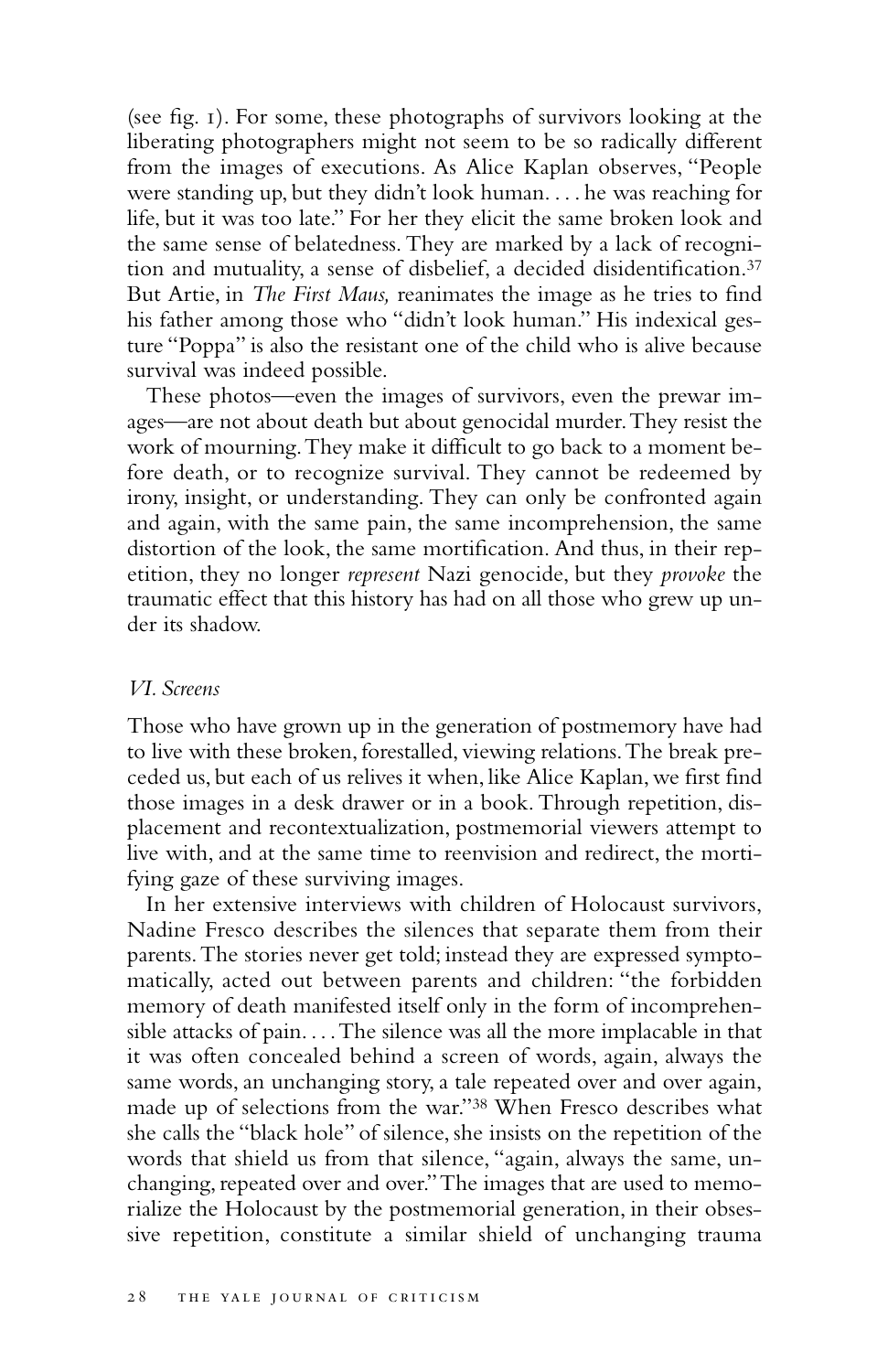fragments, congealed in a memory with unchanging content. They can thus approximate the shape of narrative testimonies, *producing* rather than *shielding* the effect of trauma. Rather than desensitizing us to the "cut" of recollection they have the effect of cutting and shocking in the ways that fragmented and congealed traumatic memory reenacts the traumatic encounter.The repeated images make us relive the broken looking relations occasioned by the murderous gaze of National Socialism.

Their repetition in books and exhibitions can be seen as a form of protection and a refusal to confront the trauma of the past. In Eric Santner's terms, they would thus function as a kind of "*Reizschutz*"— "a protective shield or psychic skin that normally regulates the flow of stimuli and information across the boundaries of self"  $(15I)$ . In his reading of Freud's *Beyond the Pleasure Principle,* Santner insists that the "shield" that allows individual and collective identities to reconstitute themselves in the wake of trauma has a textual quality.This quality facilitates a certain "homeopathic procedure," illustrated by the "*fort/da*" game through which Freud's grandson masters loss."In a homeopathic procedure the controlled introduction of a negative element—a symbolic, or in medical contexts, real poison—helps to heal a system infected by a similar poisonous substance" (146). But if the *"fort/da"* game is about integrating trauma and about healing, the repetitions of these images do not have the same effect.

In my reading, repetition is not a homeopathic protective shield that screens out the black hole; it is not an anesthetic, but a traumatic fixation. Hal Foster defines this paradox in his analysis of Andy Warhol's repetitions which, he argues, are neither restorative nor anesthetizing: "the Warhols not only *re*produce traumatic effects, they also *produce* them. Somehow, in these repetitions, several contradictory things occur at the same time: a warding away of traumatic significance *and* an opening out to it, a defending against traumatic affect *and* a producing of it."39 This is how we can see the closed gates of Auschwitz: the gate is closed, acting as a screen, but it is in itself so real as to disable the screen's protective power.

The repeated Holocaust photographs connect past and present through the "having-been-there" of the photographic image.They are messengers from a horrific time that is not distant enough. In repeatedly exposing themselves to the same pictures, postmemorial viewers can produce in themselves the effects of traumatic repetition that plague the victims of trauma. Even as the images repeat the trauma of looking, they disable, in themselves, any restorative attempts. It is only when they are redeployed, in new texts and new contexts, that they regain a capacity to enable a postmemorial working through.The aesthetic strategies of postmemory are specifically about such an attempted, and yet an always postponed, repositioning and reintegration.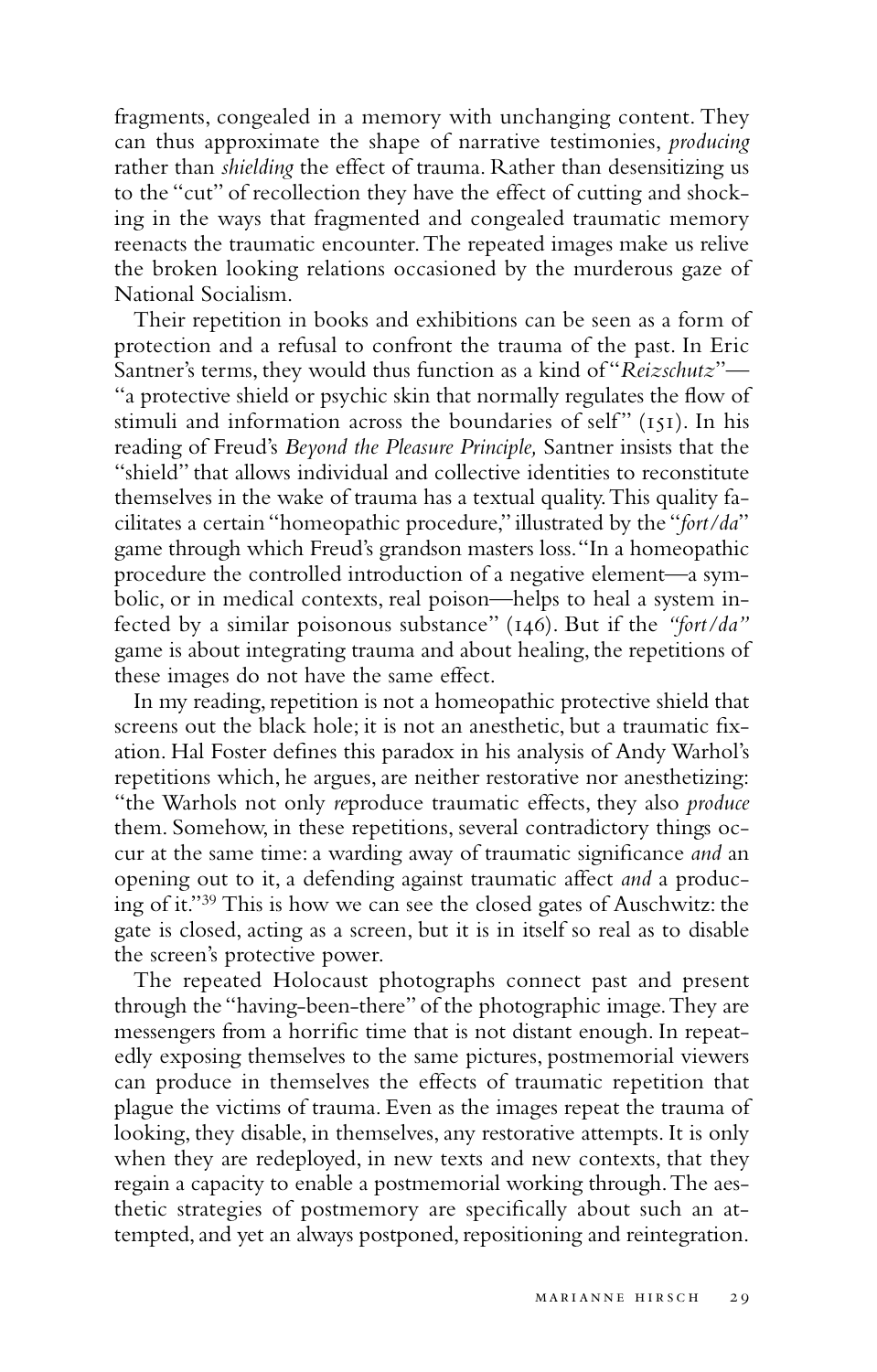

Figure 12. Maus II, courtesy of Art Spiegelman

# *VII. Night and Fog*

I would like to conclude these reflections with two postmemorial texts that illustrate the more enabling functions of repetition.The first, Art Spiegelman's *Maus,* has already constituted a theme in these pages. Almost all of the frequently repeated images of the Holocaust have found their way into this work: the two gates of Auschwitz, the guard towers, the liberator images, the mass graves. Often several of these are on the same page. (See fig. 12.) Spiegelman's use of these repeated images reminds us how much we may need and rely on canonization and repetition in our postmemorial discourse. In his text they have the function of memory itself. His graphic versions recall the photographs we have all seen, reinforcing a common canon of shared images that will extend into the next generations. In participating in the repetition, Spiegelman reminds us that memory also depends on forgetting, that reduction and canonization, and also figuration, are indeed crucial to the work of postmemory. And in translating the photographs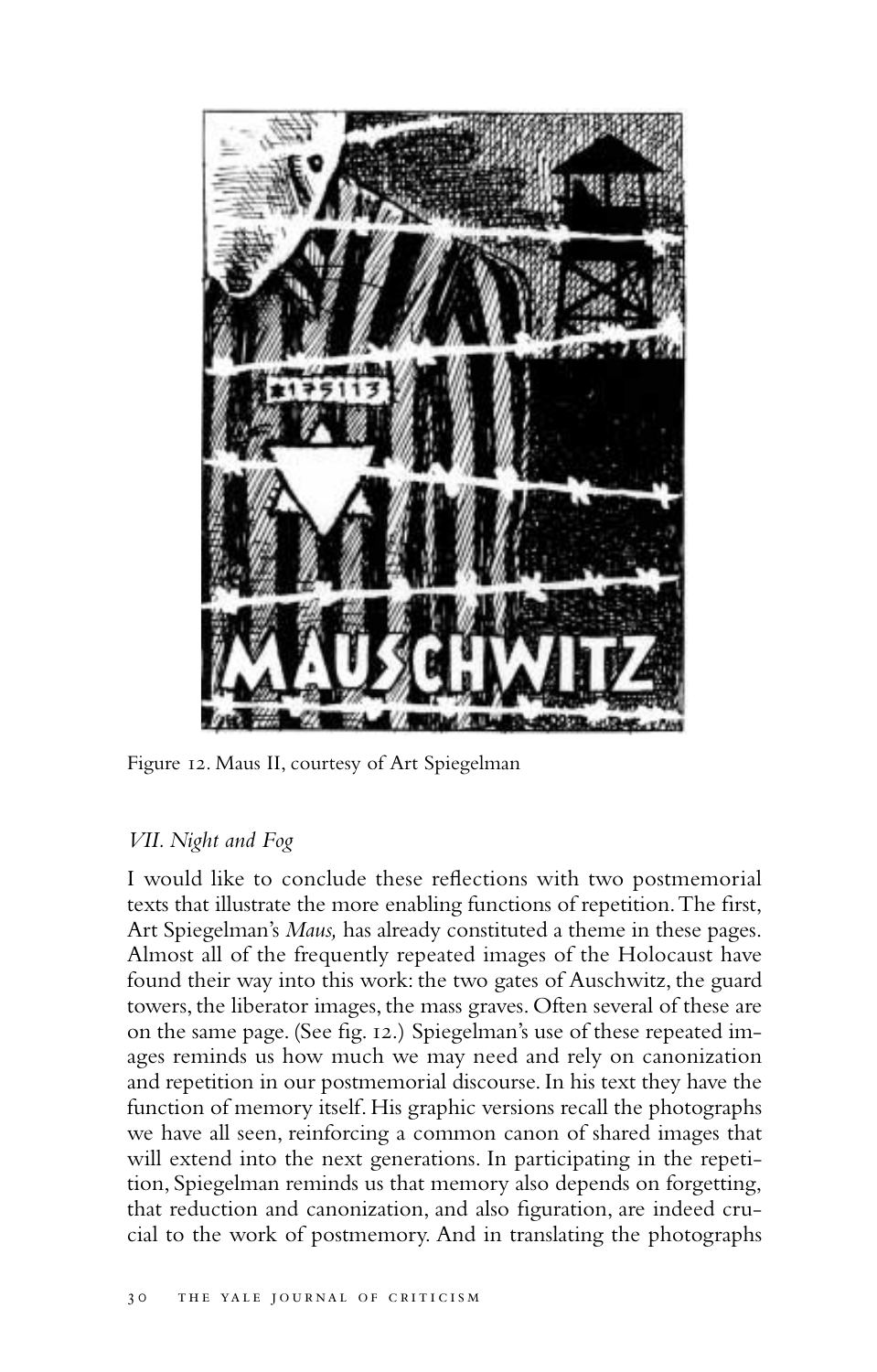

Figure 13. Maus II, Courtesy of Art Spiegelman

into a new graphic idiom he unhinges them from the effects of traumatic repetition, without entirely disabling the functions of sense memory that they contain.

But *Maus* contains a contrary impulse, as well. Based on extensive and meticulous visual research, *Maus* also reproduces an number of less available images, calling our attention to the enormous archive of photographs, drawings, documents, and maps both by basing his drawings on them and by reproducing them in the CD-Rom edition of *Maus*. Readers of the CD-Rom can click on a frame to make different archival images appear, showing how numerous less visible images are actually hiding behind the more visible ones. The technology of the CD-Rom is well suited to this revelation. (See figs.  $13$  and  $14$ .) In figure 12, for example, Spiegelman highlights the astounding clandestine images taken by resistance members in Auschwitz. Spiegelman's multiplication is a necessary corrective which counteracts the canonization of a small number of images.

The second text, Lorie Novak's photograph "Night and Fog" also resituates archival images in a new frame. (See fig. 15.) The title refers to Alain Resnais' film—the source of this generation's encounter with the documentary images of the Holocaust.The image itself is a composite projection onto a nighttime scene: on the right there is a fragment of Margaret Bourke-White's famous picture of the Buchenwald survivors behind the barbed wire fence. On the left we can just barely see a hand holding an old torn photograph. This is a found image from the New York Public Library of someone's relative lost in the concentration camps. The two pictures are projected onto trees: the ghosts have become part of our landscape, they have reconfigured our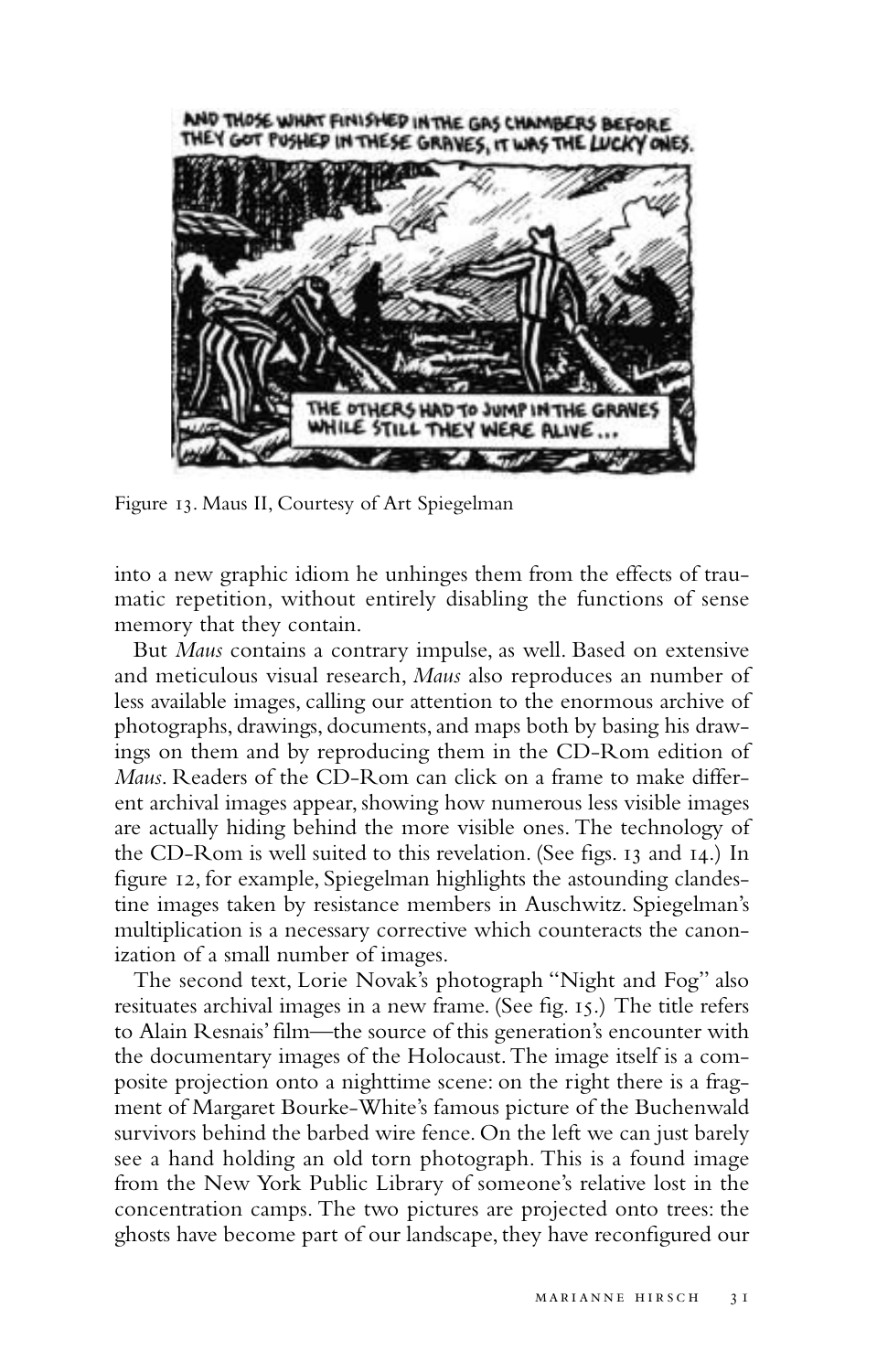

Figure 14. Clandestine image of Sonderkommando forced to burn bodies in Birkenau, *Archiwum Panstwowego w Oswiecimiu-Brzezince*, courtesy of USHMM Photo Archives

domestic and public spaces. Projecting photographs onto trees enables us to see memory as constructed, as cultural rather than natural.

Novak's is a stunning, haunting picture that contains but is not dominated by the repeated trauma fragments of Holocaust imagery. Their appearance illustrates Michael Rothberg's notion of "traumatic realism," which is based on Hal Foster's argument:"a realism in which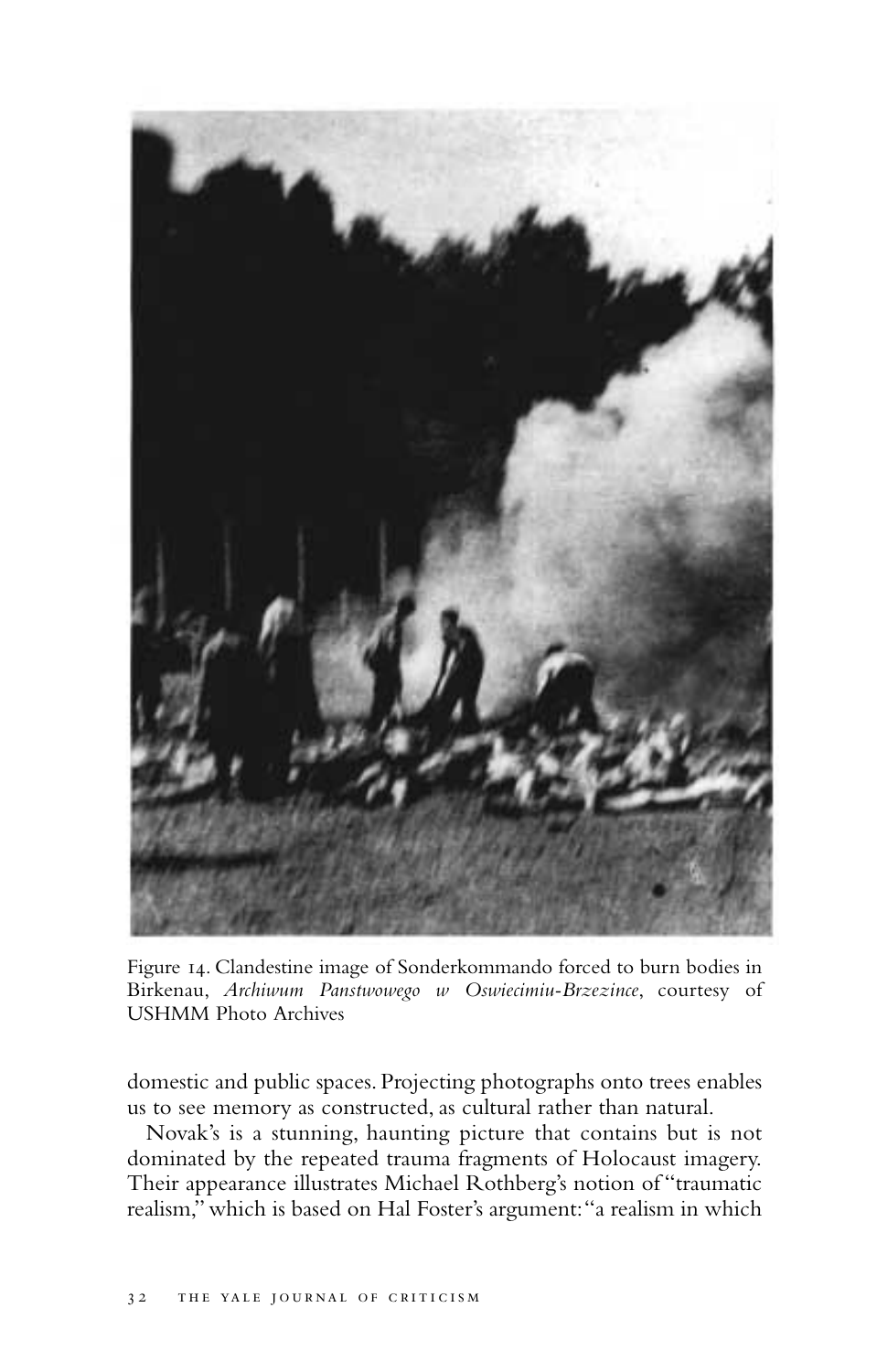

Figure 15. "Night and Fog," courtesy of Lorie Novak

the scars that mark the relationship of discourse to the real are not fetishistically denied, but exposed; a realism in which claims to reference live on, but so does the traumatic extremity that disables realist representation as usual."40 The hand in Novak's image introduces a viewer, someone who holds, listens, and responds.That postmemorial artist/viewer can intervene and connect the public and private images that have survived the Shoah, introducing them into a landscape in which they have an afterlife. And although her powerful projectors and her title "Night and Fog" recall the most fearful moments of the Nazi death machinery, her multiple images, taken at different moments and brought together here, can, like Spiegelman's, succeed in disconnecting the camera from the weapon of mass destruction and thus in refocusing our look.

Looking at this image of a projection is very different from looking at the documentary images from the Holocaust. If we recognize its content, however, it is because we have seen those other pictures during all our lives. But in these projections, as in Spiegelman's drawings, we can begin to move beyond the shock of seeing them for the first time, again and again.We can also move out of their obsessive repetition, for they are both familiar and estranged. And thus they reconstitute a viewing relation that cannot be repaired, but that can perhaps be reenvisioned in ways that do not negate the rupture at its source.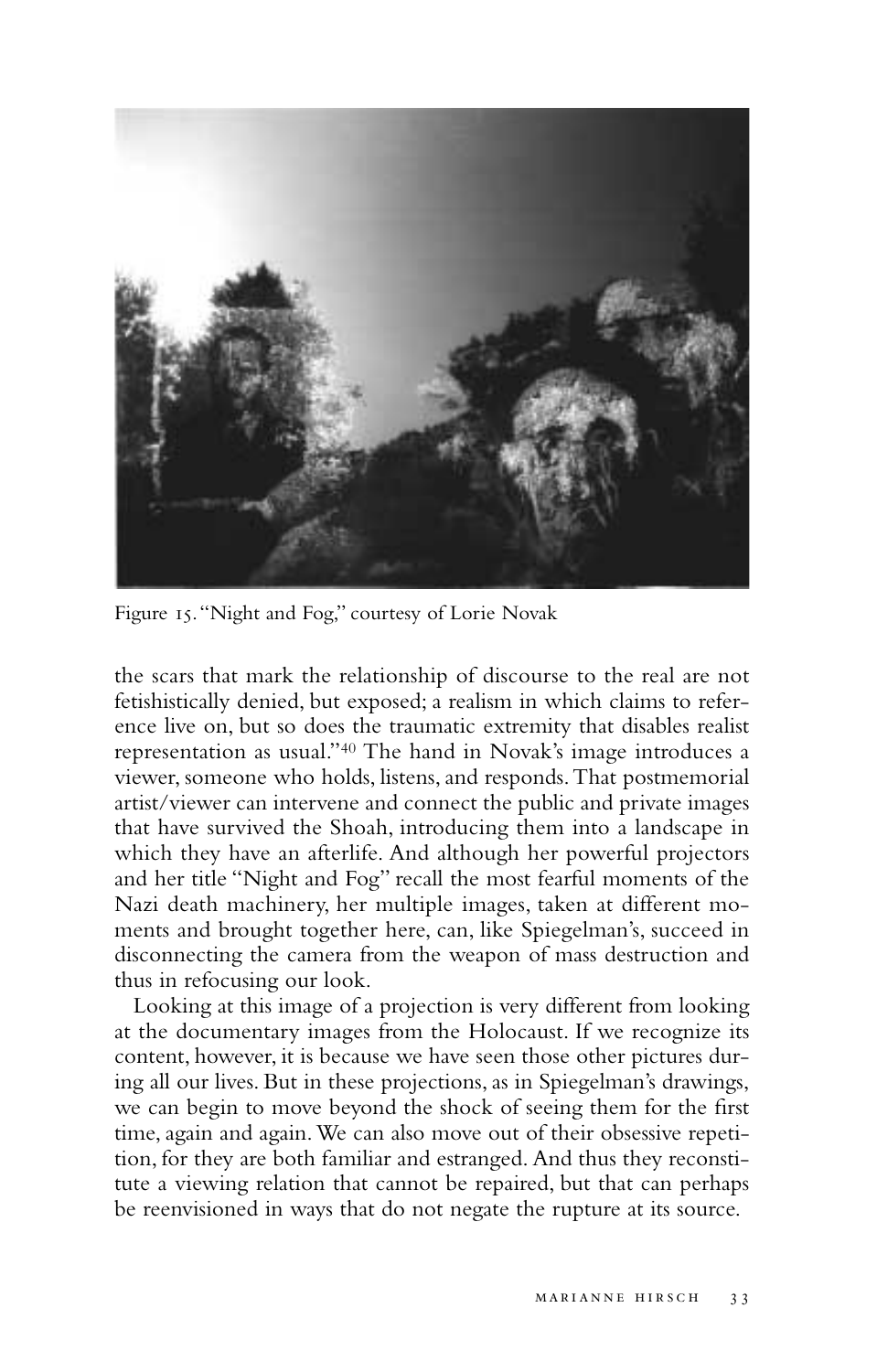#### *Notes*

I would like to thank the faculty, participants, and audience of the 1998 School of Criticism and Theory at Cornell University, as well as the audiences at the University of New Hampshire, the University of Pennsylvania, Princeton University, The University of Wisconsin at Milwaukee, and Boston University for the helpful discussions following my presentation of this argument. Many thanks also for the probing readings of Elizabeth Abel, Jonathan Crewe, Susannah Heschel, Mary Jacobus, Nancy K. Miller, Rebecca Schneider, Leo Spitzer, and Susanne Zantop.This essay will also appear in *Visual Culture and the Holocaust,* ed. Barbie Zelizer (New Brunswick: Rutgers University Press, 2000).

- I Susan Sontag, *On Photography* (New York: Anchor Doubleday, 1989), pp. 19, 20.
- 2 Alice Kaplan, *French Lessons* (Chicago: University of Chicago Press, 1993), pp. 29, 30.
- Geoffrey Hartman, *The Longest Shadow: In the Aftermath of the Holocaust* (Bloomington: Indiana University Press, 1996), p. 152.
- Barbie Zelizer,*Remembering to Forget: Holocaust Memory Through the Camera's Lens* (Chicago: University of Chicago Press, 1998).
- See, for example, the photographs collected in the controversial exhibition and catalogue *The German Army and Genocide: Crimes Against War Prisoners, Jews and Other Civilians,* 1939–1944 (New York: The New Press, 1999), which documents not only the atrocities committed but the passion for documenting atrocities photographically.
- See Mendel Grossman,*With a Camera in the Ghetto [Lodz]*, trans. Mendel Kohansky (Hakibutz Hameuchad: Ghetto Fighters' House, Lohame HaGetaot, 1970); Peter Hellman, ed., *The Auschwitz Album:A Book Based on an Album Discovered by a Concentration Camp Survivor, Lili Meier* (New York: Random House, ); Joe Julius Heydecker, *Where Is Thy Brother Abel?: Documentary Photographs of the Warsaw Ghetto* (Sao Paolo: Atlantis Livros, 1981); Ulrich Keller, ed.,*The Warsaw Ghetto in Photographs: 206Views Made in 1941* (New York: Dover Publications, 1984); Jürgen Stroop, *The Stroop Report: The Jewish Quarter of Warsaw Is No More!*, trans. Sybil Milton (New York: Pantheon, ); Gerhard Schönberger, *Der gelbe* Stern: Die Judenverfolgung in Europa 1933–1945, 2nd rev. ed. (Frankfurt: Fischer, 1993); Teresa Swiebicka, ed., *Auschwitz: A History in Photographs* (Oswiecim, Bloomington, Warsaw: Auschwitz-Birkenau State Museum and Indiana University Press, 1990).
- Sybil Milton, "Photographs of the Warsaw Ghetto," *Simon Wiesenthal Center Annual* (1986), 307. Milton's judgment has recently been repeated by two scholars who have attempted to historicize and thus to demystify the "atrocity photos" taken by the liberators in . In her rich *Remembering to Forget,* Zelizer says:"Certain atrocity photos resurfaced time and again, reducing what was known about the camps to familiar visual cues that would become overused with time" (158). See also Cornelia Brink, *Ikonen der Vernichtung: Öffentlicher Gebrauch von Fotografien aus nationalsozialistischen Konzentrationslagern nach 1945* (Berlin: Akademie Verlag, 1998): "The number of images that spontaneously come to mind when one speaks of concentration and death camps is limited, and the impression imposes itself that since 1945 the very same images have repeatedly been reproduced" (my translation), p. 9.
- In *Remembering to Forget*, Zelizer traces in detail how certain liberator images, some of which were originally associated with specific dates and individual camps, have eventually been mislabeled and associated with other camps, or have come to signal more and more general and abstract images of "death camps," or "the Holocaust," or have become unspecific "signifiers of horror." Even at the time of their production, most of these images were not carefully labeled or situated, but now the credits identify neither the photographers nor the original photo agencies for which they worked, but merely the contemporary ownership of the images. Attribution and content are even more difficult to determine when it comes to perpetrator images. The controversy that temporarily closed the Wehrmacht exhibition concerned eight or nine photographs that depicted German soldiers standing next to civilian victims: what is not readable from the images themselves is whether the corpses were the victims of documented Wehrmacht and *SS* killings or of the Soviet NKVD massacres that preceded those killings. See *The German Army and Genocide:*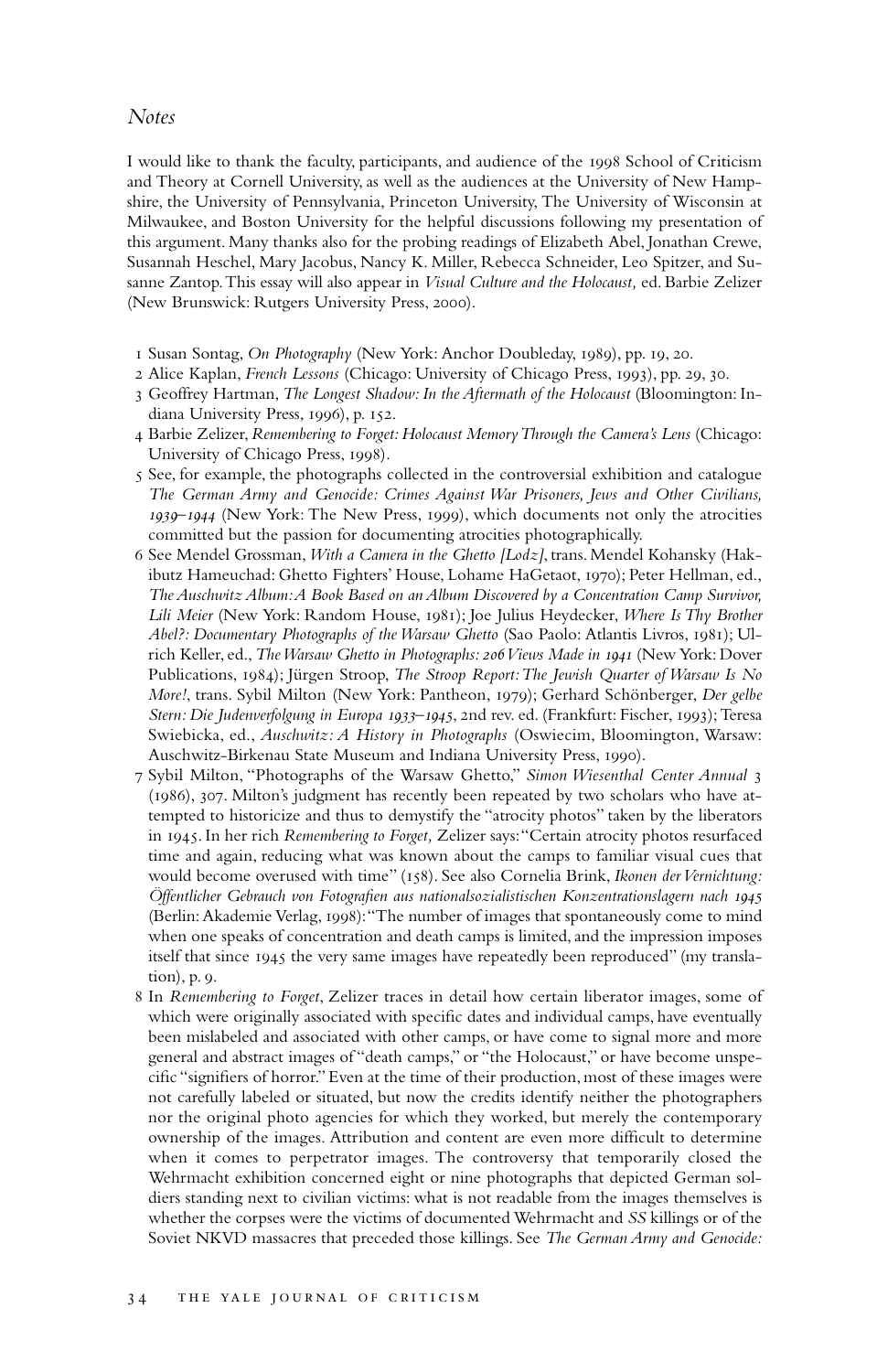*Crimes Against War Prisoners, Jews and Other Civilians, 1939–1945*, ed.The Hamburg Institute for Social Research, trans. Scott Abbott (New York: The New Press, 1999), pp. 82-3.

- See Eric Santner's useful notion of "narrative fetishism" in "History Beyond the Pleasure Principle: Some Thoughts on the Representation of Trauma," in *Probing the Limits of Representation: Nazism and the "Final Solution*" (Cambridge, Mass.: Harvard University Press, 1992), p. 144.
- IO See Dominick LaCapra's useful notions of "muted trauma" and "empathic unsettlement" as well as his distinction between "acting out" and "working through" in *Representing the Holocaust: History,Theory,Trauma* (Ithaca: Cornell University Press, ) and *History and Memory After Auschwitz* (Ithaca: Cornell University Press, 1998).
- It is important to note that, as my initial quotations from Sontag and Kaplan indicate, my inquiry is restricted to the memory and postmemory of victims and bystanders, not of perpetrators. For an appreciation of the different issues raised by German encounters with Holocaust photographs, see Cornelia Brink, *Ikonen der Vernichtung*, and Dagmar Barnouw, *Germany 1945: Views of War and Violence* (Bloomington: Indiana University Press, 1996). Both focus specifically on liberator images and their use in Germany in 1945 and after. The Alice Kaplan passage illustrates what happens when images migrate from one context to another, in this case, from their juridical use at Nuremberg to the childhood drama of a third-grader in Ohio. See also Bernd Hüppauf,"Emptying the Gaze: Framing Violence through the Viewfinder," *New German Critique* 72 (Fall, 1997), 19: "There is no simultaneity and hardly any exchange of ideas between the U.S. discourse on representations of the Holocaust and the German discourse on the subject."

For a discussion of the redeployment of Holocaust photographs in the representations of contemporary artists, see Andrea Liss, *Trespassing Through Shadows: Memory, Photography and the Holocaust* (Minneapolis: University Press of Minnesota, 1998) and some of the chapters in James Young's *At Memory's Edge*:*After-images of the Holocaust in Contemporary Art and Architecture* (New Haven: Yale University Press, 2000). See also my own forthcoming article,"Nazi Photographs in Post-Holocaust Art."

- 12 See my "Family Pictures: *Maus*, Mourning and Post-Memory," *Discourse* 15.2 (Winter –): –, and *Family Frames: Photography, Narrative and Postmemory* (Cambridge, Mass: Harvard University Press, 1997), esp. chap. I and 8.
- 13 Appendix, *The Complete Maus* on CD-ROM (New York: Voyager, 1994).
- For a companion essay to this one, which examines the relationship between postmemory and identification more closely, see my "Projected Memory: Holocaust Photographs in Personal and Public Fantasy," in *Acts of Memory: Cultural Recall in the Present*, ed. Mieke Bal, Jonathan Crewe, and Leo Spitzer (Hanover: University Press of New England, 1999) and also *Public Fantasy*, ed. Lee Edelman and Joe Roach (New York: Routledge, forthcoming). There I discuss postmemory in relation to Kaja Silverman's notion of "heteropathic" memory and identification in her *Threshold of the Visible World* (New York: Routledge, 1996).
- We cannot understand the workings of Holocaust postmemory without also considering the particularities of a Jewish memorial tradition that is based on identification and ritual reenactment, the sense that "we are all as slaves coming out of Egypt."Yet the experiences of the Holocaust also pose particular challenges to this tradition, since the identification of Holocaust postmemory, I believe, must be marked by the distance that characterizes the second generation's incapacity ultimately to comprehend and thus to internalize the extremity of parental trauma. It can never be even a ritual reenactment like that of the Passover seder, for example.
- Cathy Caruth, *Unclaimed Experience:Trauma, Narrative and History* (Baltimore: Johns Hopkins University Press, 1996).
- Robert Jay Lifton, *The Broken Connection: On Death and the Conituity of Life* (New York: Simon and Schuster, 1979), p. 176; cited in Santner, p. 152.
- 18 Hüppauf stresses the necessity of just such a reading: "Theories of perception and visuality have hardly made an inroad into discourse on the Holocaust, and, in more general terms, the violent practices of the Third Reich" ("Emptying the Gaze," 14).
- Ida Fink, "Traces," in *A Scrap of Time*, trans. Madeline Levine and Francine Prose (New York: Schocken, 1987), pp. 135-37.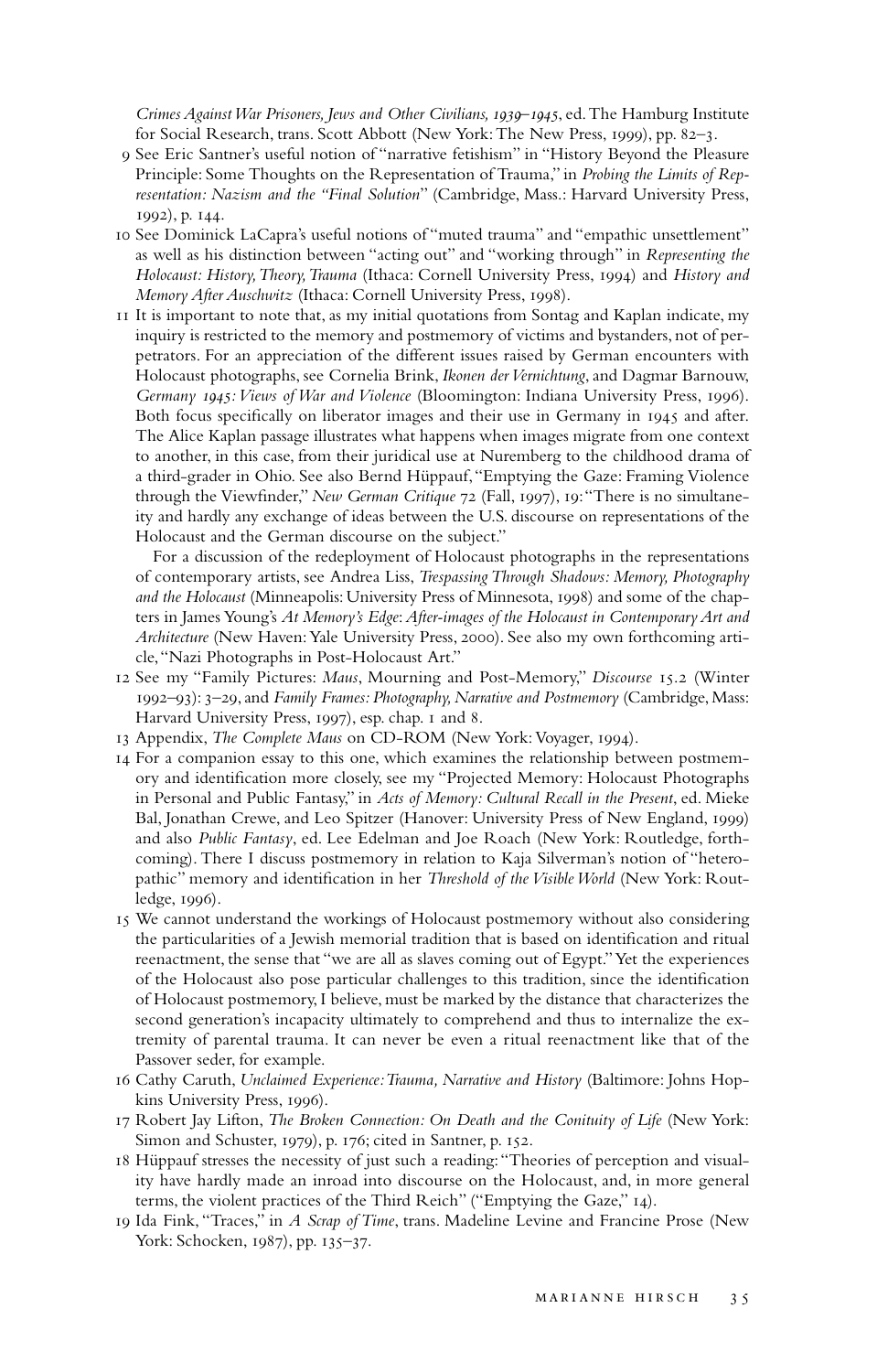- Roland Barthes, *Camera Lucida: Reflections on Photography*, trans. Richard Howard (New York: Hill and Wang, 1981), pp. 76, 77, 80, 81.
- Jill Bennet,"Within Living Memory," in *Telling Tales* (Exhibiton Catalogue) (Sydney, Australia: Ivan Dougherty Gallery and Graz, Austria: Neue Galerie am Landesmuseum Joanneum, 1998), pp. 10-11.
- 22 Zelizer, *Remembering to Forget*, pp. 9, 10.
- I discuss several other emblematic images, particularly those of children—the little boy with raised hands raised from the Warsaw ghetto and Anne Frank's face—in "Projected Memory."
- Patricia Yaeger's "Consuming Trauma; or, the Pleasures of Merely Circulating," *Journal X*  $(1997): 225 - 51$ , serves as the most powerful cautionary note against textualizing and theorizing on the basis of the dead bodies of others. I am painfully aware of the risks I take in discussing as figures images that are as uncompromisingly literal, present, and pervasive as these. And yet, I am also convinced that their power need not be undermined by a discussion of the metaphoric roles that they have come to play.

As arresting as they are, these emblematic images have undoubtedly reduced our ability to understand or envision the multifaceted reality of concentration camps. As Dan Stone argues:"ever since the first photos of Auschwitz, the meaning imputed to it has been encompassed in the symbolic framework of the barbed wire, the ramp, or the famous entrance gate. These things are of course important parts of the camp, yet they are not the camp *but only how we wish to keep seeing it*" (emphasis added). From "Chaos and Continuity: Representations of Auschwitz," in *Representations of Auschwitz: Fifty Years of Photographs, Paintings and Graphics,* ed.Yasmin Doosry (Oswiecim: Auschwitz-Birkenau State Museum, 1995), p. 27.

- Dwork and van Pelt even suggest that the part of Auschwitz I that was preserved as a museum was determined by the place of the gate. See "Reclaiming Auschwitz," in *Holocaust Remembrance:The Shapes of Memory*, ed. Geoffrey Hartman (Cambridge: Basil Blackwell, 1994), pp. 236-37.
- The centrality of this image in *Maus* is underscored by the introduction to the CD-Rom edition in which Spiegelman uses it to illustrate his construction of a page:"The size of the panel gives weight, gives importance," he says."This is the largest panel in the book, too big to be contained by the book—the entrance into Auschwitz."
- Jacques Lacan's discussion of the simultaneously literal and figural functioning of doors and gates might be useful in explaining the importance these two images have assumed in Holocaust representation: see "Psychoanalysis and Cybernetics, or on the Nature of Language," *The Seminar of Jacques Lacan*, *Book II*, ed. Jacques-Alain Miller, trans. Sylvana Tomaselli (New York: W.W. Norton, 1988). Just in the way that doors can only be opened because they can also be closed, things can be remembered only because they can also be forgotten. In the cultural remembrance of the Holocaust, the gate is both memory and a defense against memory.
- 28 See my discussion of the co-implication of these two kinds of Holocaust photographs in *Family Frames*, pp. 20, 21. See also Cornelia Brink's response and elaboration of my argument in "'How to Bridge the Gap': *Überlegungen zu einer fotographischen Sprache des Gedenkens*," in *Die Sprache des Gedenkens: Zur Geschichte der Gedenkstätte Ravensbück*, ed. Insa Eshebach, Sigrid Jacobeit, and Susanne Lanwerd (Berlin: Edition Hentrich, 1999). Gerhard Schönberger implicitly makes a similar point in *The Yellow Star* when he juxtaposes, on facing pages (280 and 281) the bulldozer image from Bergen-Belsen with a poster that Louis Lazar (of Nyons, France) made of images of his lost relatives.
- Christian Metz, "Photography and Fetish," in *The Critical Image: Esays on Contemporary* Photography, ed. Carol Squiers (Seattle: Bay Press, 1990), p. 158.
- See especially Jacques Lacan, *Four Fundamental Concepts of Psychoanalysis*, trans. Alan Sheridan (New York: Norton, 1978), Jonathan Crary's *Techniques of the Observer: On Vision and Modernity in the Nineteenth Century* (Cambridge: MIT Press, 1990), and Kaja Silverman's *Threshold of the Visible World.*
- Interestingly, some contemporary German theories of visuality, especially feminist theories, continue to stress the violence of photographic technology and thus of the photographic act. See, for example, the work of Christina von Braun and Silke Wenk.